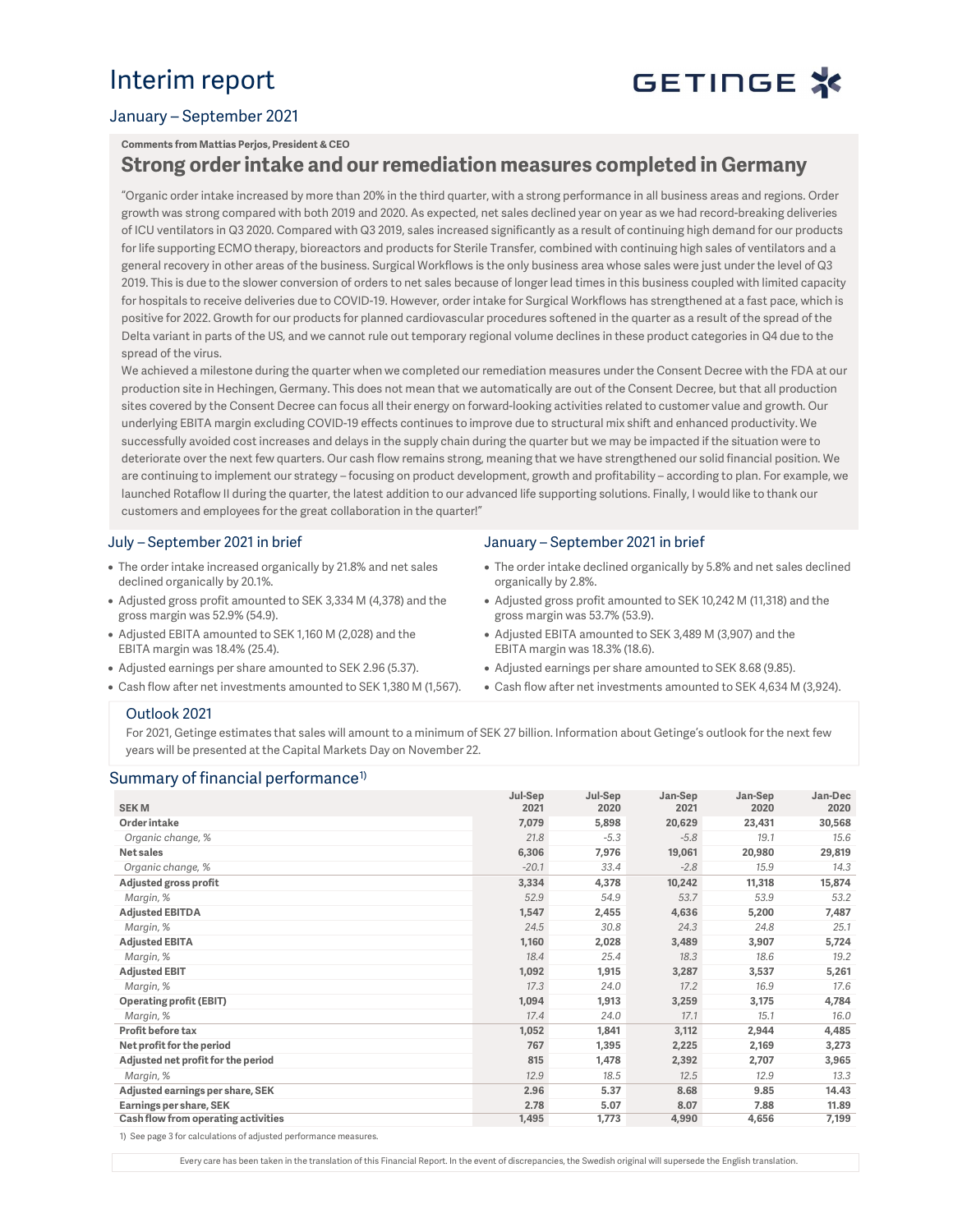## Group performance

#### Order intake

July – September 2021

| Jul-Sep<br>2021 | Jul-Sep<br>2020 | Org $\Delta$ , % | Jan-Sep<br>2021 | Jan-Sep<br>2020 | Org $\Delta$ , % | Jan-Dec<br>2020 |
|-----------------|-----------------|------------------|-----------------|-----------------|------------------|-----------------|
| 3.830           | 3.285           | 18.6             | 11.416          | 15,504          | $-20.5$          | 19,208          |
| 905             | 701             | 29.6             | 2.813           | 2.178           | 36.7             | 3.413           |
| 2.344           | 1.912           | 24.6             | 6,400           | 5.749           | 17.6             | 7.948           |
| 7.079           | 5.898           | 21.8             | 20.629          | 23.431          | $-5.8$           | 30.568          |
|                 |                 |                  |                 |                 |                  |                 |
|                 |                 |                  |                 | .<br>.          |                  |                 |

| <b>Order intake</b> | Jul-Sep | Jul-Sep |                  | Jan-Sep | Jan-Sep |                  | Jan-Dec |
|---------------------|---------|---------|------------------|---------|---------|------------------|---------|
| regions, SEK M      | 2021    | 2020    | Org $\Delta$ , % | 2021    | 2020    | Org $\Delta$ , % | 2020    |
| Americas            | 2.778   | 2.260   | 25.7             | 7.759   | 8.974   | $-5.0$           | 11,601  |
| APAC                | 1.829   | 1.257   | 46.7             | 5.249   | 5.074   | 10.2             | 6.603   |
| <b>EMEA</b>         | 2.472   | 2.381   | 5.0              | 7.621   | 9.383   | $-15.3$          | 12.364  |
| Total               | 7.079   | 5.898   | 21.8             | 20.629  | 23.431  | $-5.8$           | 30.568  |

### Net sales

#### July – September 2021

| Net sales<br>business areas, SEK M | Jul-Sep<br>2021 | Jul-Sep<br>2020 | Org $\Delta$ , % | Jan-Sep<br>2021 | Jan-Sep<br>2020 | Org $\Delta$ , % | Jan-Dec<br>2020 |
|------------------------------------|-----------------|-----------------|------------------|-----------------|-----------------|------------------|-----------------|
| Acute Care Therapies               | 3.592           | 5,310           | $-31.6$          | 11.297          | 13.327          | $-8.6$           | 18,719          |
| Life Science                       | 866             | 746             | 17.5             | 2.515           | 2.048           | 30.0             | 2.854           |
| <b>Surgical Workflows</b>          | 1.847           | 1.920           | $-2.9$           | 5.250           | 5.605           | $-1.2$           | 8.246           |
| Total                              | 6.306           | 7.976           | $-20.1$          | 19,061          | 20,980          | $-2.8$           | 29,819          |
|                                    |                 |                 |                  |                 |                 |                  |                 |
| Net sales<br>regions, SEK M        | Jul-Sep<br>2021 | Jul-Sep<br>2020 | Org $\Delta$ , % | Jan-Sep<br>2021 | Jan-Sep<br>2020 | Org $\Delta$ , % | Jan-Dec<br>2020 |
| Americas                           | 2.578           | 2.940           | $-10.9$          | 7.551           | 8.156           | 1.7              | 11.394          |
| APAC                               | 1.589           | 1.669           | $-3.7$           | 4.479           | 4.378           | 8.8              | 6.329           |
| <b>EMEA</b>                        | 2.139           | 3.367           | $-36.3$          | 7.031           | 8.446           | $-13.3$          | 12.096          |
| Total                              | 6.306           | 7.976           | $-20.1$          | 19.061          | 20,980          | $-2.8$           | 29,819          |

| Net sales specified by<br>capital goods &<br>consumables, SEK M | Jul-Sep<br>2021 | Jul-Sep<br>2020 | Org $\Delta$ , % | Jan-Sep<br>2021 | Jan-Sep<br>2020 | Org $\Delta$ , % | Jan-Dec<br>2020 |
|-----------------------------------------------------------------|-----------------|-----------------|------------------|-----------------|-----------------|------------------|-----------------|
| Capital goods                                                   | 2,654           | 4.543           | $-41.2$          | 8.288           | 10.335          | $-14.6$          | 15,473          |
| Consumables                                                     | 3.652           | 3.434           | 7.8              | 10.773          | 10.645          | 8.5              | 14.346          |
| Total                                                           | 6.306           | 7.976           | $-20.1$          | 19.061          | 20,980          | $-2.8$           | 29,819          |

### Net sales – bridge between Q3 2020 and Q3 2021



- All business areas and regions reported a strong organic increase in order intake.
- Order intake remained high in ventilators and ECMO therapy products in Acute Care Therapies and for bioreactors and Sterile Transfer products in Life Science. Surgical Workflows increased its order intake in all categories, with particularly positive growth in OR products.
- Americas and APAC are growing due to healthy growth in all business areas, while growth in EMEA was slightly lower as a result of challenging comparative figures for ventilators in Q3 2020.
- Life Science is continuing to increase its sales in Sterile Transfer and bioreactors organically in all regions for research and production of vaccines and biopharmaceutical drugs.
- The decline in net sales for Acute Care Therapies was attributable to challenging comparative figures in Q3 2020 as a result of recordbreaking deliveries of advanced ICU ventilators. Sales of cardiovascular surgery products were higher for the quarter, but the spread of the Delta variant in parts of the US impeded growth slightly. The spread also led to continuing high sales of ventilators and ECMO therapy products.
- Net sales for Surgical Workflows declined slightly organically as a result of lower order bookings at the start of the quarter and temporary restrictions on customers receiving deliveries due to COVID-19.
- Net sales declined by SEK 1,670 M, corresponding to -20.9%.
- Net sales for Quadralene, which was acquired at the end of 2020, accounted for SEK 11 M, corresponding to 0.1%.
- Exchange rates had an impact of SEK -77 M on sales, corresponding to -0.9%.
- Volumes, mix and price had an impact of SEK -1,604 M on sales, corresponding to -20.1%.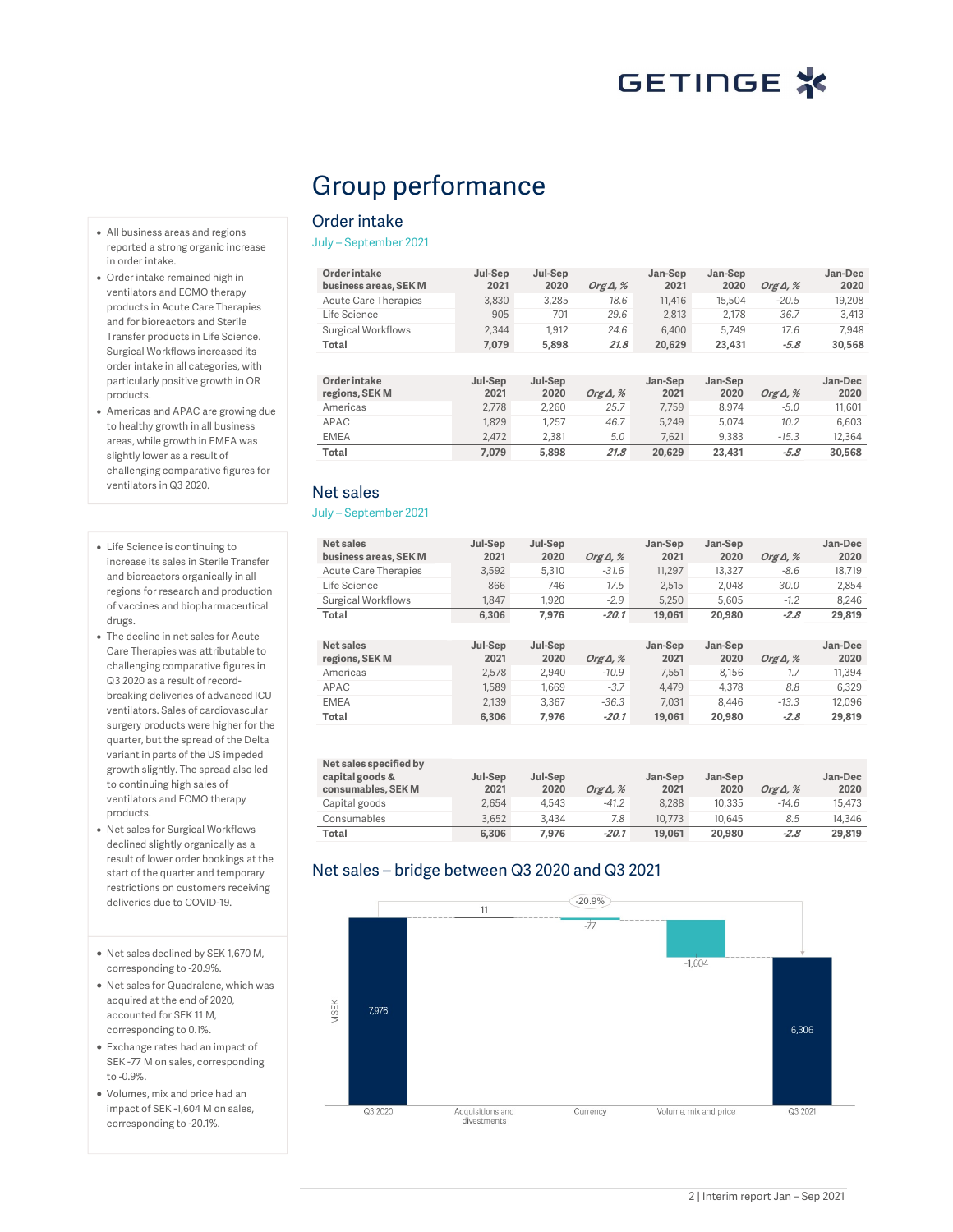- Currency effects impacted adjusted gross profit by SEK -46 M and adjusted EBITA by SEK -64 M.
- The gross margin declined as a result of lower volumes and thus lower use of capacity in production. However, the implemented productivity-enhancing measures offset this effect.
- Adjusted operating expenses fell by 7.1% compared with Q3 2020. Expenses fell organically by 8.5%.
- Adjusted EBITA fell by SEK 868 M compared with the year-earlier period (which was affected by record-breaking deliveries of ventilators), resulting in a margin of 18.4%.
- Acquisition and restructuring costs and other items affecting comparability were marginal for the quarter.
- Net financial items improved SEK 29 M as a result of lower net debt and interest expenses.
- The effective tax rate was about 27%, which is slightly lower than earlier in the year and was due to healthy earnings in the Swedish part of the operations.
- Acute Care Therapies reduced its adjusted EBITA by SEK 1,027 M, mainly due to lower volumes related to ventilators. This also contributed to a lower margin.
- Life Science's adjusted EBITA rose by SEK 71 M and the margin increased by 5.6 percentage points, mainly due to higher sales volumes, a positive mix and lower operating expenses.
- Surgical Workflows' adjusted EBITA improved by SEK 76 M compared with Q3 2020 and the margin improved by 4.1 percentage points. This was despite continuing lower volumes than last year.

#### Underlying earnings trend

| <b>SEKM</b>                                                        | Jul-Sep<br>2021 | Jul-Sep<br>2020 | Jan-Sep<br>2021 | Jan-Sep<br>2020 | Jan-Dec<br>2020 |
|--------------------------------------------------------------------|-----------------|-----------------|-----------------|-----------------|-----------------|
| Net sales                                                          | 6.306           | 7.976           | 19,061          | 20,980          | 29,819          |
| Adjusted gross profit                                              | 3,334           | 4,378           | 10,242          | 11,318          | 15,874          |
| Margin, %                                                          | 52.9            | 54.9            | 53.7            | 53.9            | 53.2            |
| Adjusted operating expenses                                        | $-1.787$        | $-1,923$        | $-5.606$        | $-6.118$        | $-8.387$        |
| <b>Adjusted EBITDA</b>                                             | 1,547           | 2,455           | 4,636           | 5,200           | 7,487           |
| Margin, %                                                          | 24.5            | 30.8            | 24.3            | 24.8            | 25.1            |
| Depreciation, amortization and write-downs of                      |                 |                 |                 |                 |                 |
| intangible assets and tangible assets <sup>1)</sup>                | $-387$          | $-427$          | $-1,147$        | $-1.293$        | $-1,763$        |
| <b>Adjusted EBITA</b>                                              | 1,160           | 2,028           | 3,489           | 3,907           | 5,724           |
| Margin, %                                                          | 18.4            | 25.4            | 18.3            | 18.6            | 19.2            |
| A Amortization and write-down of acquired                          |                 |                 |                 |                 |                 |
| intangible assets <sup>1)</sup>                                    | $-68$           | $-113$          | $-201$          | $-370$          | $-463$          |
| <b>Adjusted EBIT</b>                                               | 1,092           | 1,915           | 3,287           | 3,537           | 5,261           |
| Margin, %                                                          | 17.3            | 24.0            | 17.2            | 16.9            | 17.6            |
| <b>B</b> Acquisition and restructuring costs                       | 3               | $-2$            | $-100$          | $-172$          | $-177$          |
| $C$ Other items affecting comparability <sup>2)</sup>              |                 |                 | 72              | $-190$          | $-300$          |
| <b>Operating profit (EBIT)</b>                                     | 1,094           | 1.913           | 3,259           | 3,175           | 4,784           |
| Net financial items                                                | $-43$           | $-72$           | $-147$          | $-230$          | $-299$          |
| Profit before tax                                                  | 1,052           | 1,841           | 3,112           | 2,944           | 4,485           |
| Adjusted profit before tax                                         |                 |                 |                 |                 |                 |
| (adjusted for A, B and C)                                          | 1,117           | 1,956           | 3,342           | 3,677           | 5,425           |
| Margin, %                                                          | 17.7            | 24.5            | 17.5            | 17.5            | 18.2            |
| <b>Taxes</b>                                                       | $-285$          | $-446$          | $-887$          | $-775$          | $-1,213$        |
| <b>D</b> Adjustment of tax $2$                                     | $-17$           | $-32$           | $-64$           | $-194$          | $-248$          |
| Adjusted net profit for the period<br>(adjusted for A, B, C and D) | 815             | 1,478           | 2,392           | 2,707           | 3,965           |
| Margin, %                                                          | 12.9            | 18.5            | 12.5            | 12.9            | 13.3            |
| Of which, attributable to Parent Company                           |                 |                 |                 |                 |                 |
| shareholders                                                       | 805             | 1,463           | 2,364           | 2,683           | 3,931           |
| Average number of shares, thousands                                | 272,370         | 272,370         | 272,370         | 272,370         | 272,370         |
| Adjusted earnings per share, SEK<br>(adjusted for A, B, C and D)   | 2.96            | 5.37            | 8.68            | 9.85            | 14.43           |

1) Excluding items affecting comparability (see Note 3 for depreciation, amortization and write-downs). 2) See Note 5.

### Adjusted EBITA per business area $^{\rm 1)}$

|                                                | Jul-Sep | Jul-Sep | Jan-Sep | Jan-Sep | Jan-Dec |
|------------------------------------------------|---------|---------|---------|---------|---------|
| <b>SEKM</b>                                    | 2021    | 2020    | 2021    | 2020    | 2020    |
| <b>Acute Care Therapies</b>                    | 963     | 1.990   | 3.243   | 4,178   | 5,831   |
| Margin, %                                      | 26.8    | 37.5    | 28.7    | 31.3    | 31.1    |
| <b>Life Science</b>                            | 207     | 136     | 508     | 281     | 393     |
| Margin, %                                      | 23.9    | 18.3    | 20.2    | 13.7    | 13.8    |
| <b>Surgical Workflows</b>                      | 66      | $-10$   | $-3$    | $-283$  | $-127$  |
| Margin, %                                      | 3.6     | $-0.5$  | $-0.1$  | $-5.0$  | $-1.5$  |
| Group functions and other (incl. eliminations) | $-76$   | -88     | $-259$  | $-269$  | $-374$  |
| Total                                          | 1.160   | 2.028   | 3.489   | 3.907   | 5.724   |
| Margin, %                                      | 18.4    | 25.4    | 18.3    | 18.6    | 19.2    |

1) See Note 3 for depreciation and write-downs and Note 5 for other items affecting comparability.

#### Adjusted EBITA – bridge between Jul-Sep 2020 and Jul-Sep 2021

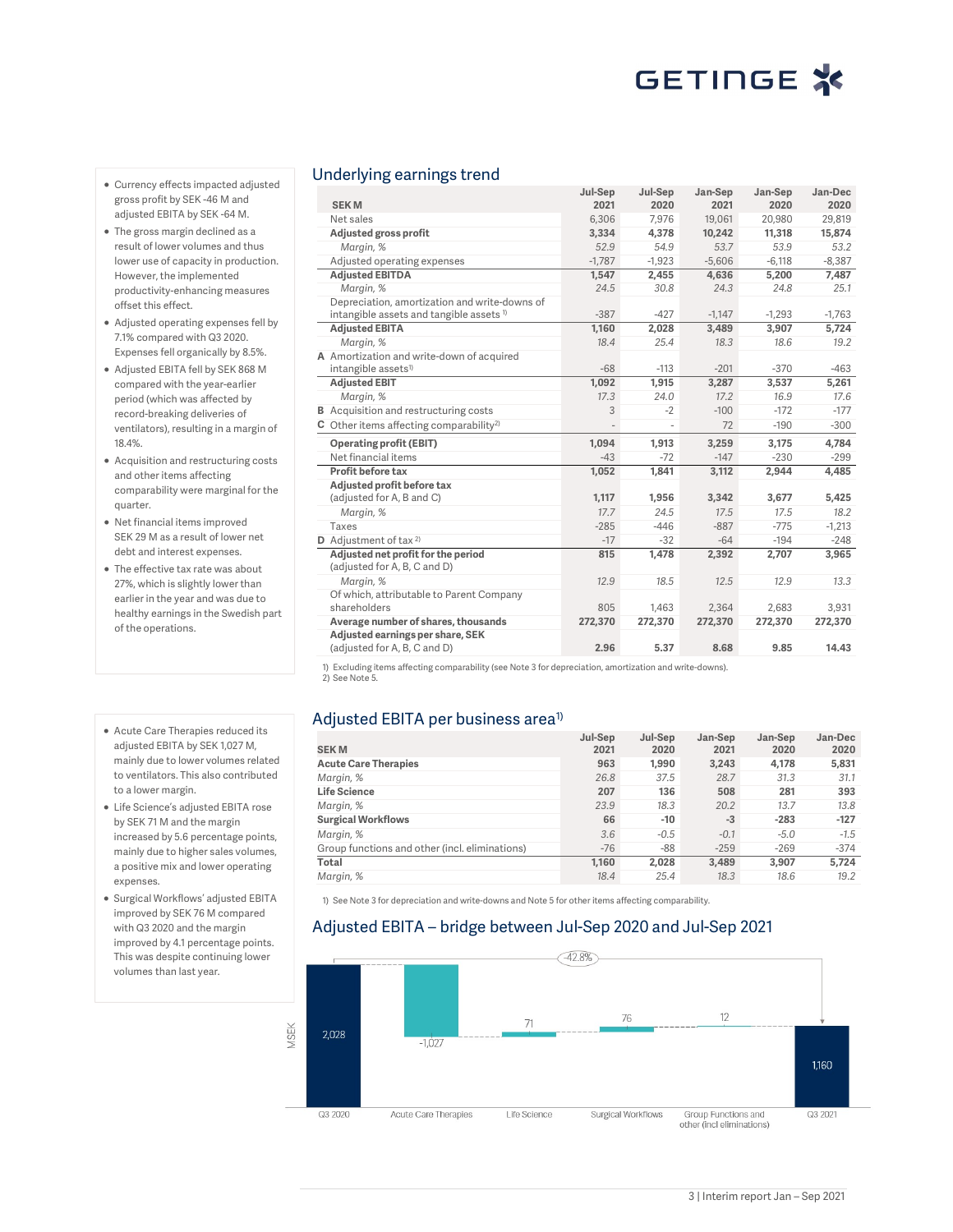- Adjusted operating expenses fell by 7.1% compared with Q3 2020. Organically, the decline was 8.5% compared with last year, a result of a continuing low cost level due to COVID-19.
- Adjusted gross profit was impacted by translation effects of SEK -39 M and transaction effects and hedging outcome of SEK -7 M.
- Adjusted EBITA was impacted by translation effects of SEK -7 M and the net of transaction effects, hedging outcome and revaluation of operating receivables and liabilities in foreign currency (impacting other operating income and expenses) of SEK -57 M.
- Cash flow after net investments remained strong, mainly due to positive operating profit. This contributed positively to changes in working capital.
- Net debt was positively affected by the strong cash flow, and net debt in relation to adjusted EBITDA R12M continued to improve compared with the same period last year.

#### Adjusted operating expenses

(excluding depreciation, amortization and write-downs and other items affecting comparability)<sup>1)</sup> SEK M Jul-Sep  $2021$ Jul-Sep  $2020$ <br> $-1.030$ Jan-Sep  $2021$ <br> $-2.946$ Jan-Sep  $2020$ <br> $-3.275$ Jan-Dec 2020<br>-4.497 Selling expenses Administrative expenses -706 -739 -2,172 -2,319 -3,048<br>Research and development costs -186 -195 -581 -588 -770 Research and development costs Other operating income and expenses  $\begin{array}{cccc} 76 & 40 & 94 & 64 & -72 \\ \hline \text{Total} & -1,787 & -1,923 & -5,606 & -6,118 & -8,387 \end{array}$ Total -1,787 -1,923 -5,606 -6,118 -8,387

1) See Note 3 for depreciation and write-downs and Note 5 for other items affecting comparability.

### Currency impact

| <b>SEKM</b>           | Jul-Sep<br>2021 | Jan-Sep<br>2021 |
|-----------------------|-----------------|-----------------|
| Net sales             | $-77$           | $-1.357$        |
| Adjusted gross profit | $-46$           | $-835$          |
| Adjusted EBITDA       | $-69$           | $-452$          |
| Adjusted EBITA        | $-64$           | $-395$          |
| Adjusted EBIT         | $-63$           | $-377$          |

#### Cash flow and financial position<sup>1)</sup>

| <b>SEKM</b>                                                    | Jul-Sep<br>2021 | Jul-Sep<br>2020 | Jan-Sep<br>2021 | Jan-Sep<br>2020 | Jan-Dec<br>2020 |
|----------------------------------------------------------------|-----------------|-----------------|-----------------|-----------------|-----------------|
| Cash flow before changes in working capital                    | 1.255           | 2.197           | 3.840           | 4.354           | 6,352           |
| Changes in working capital                                     | 240             | $-424$          | 1.150           | 302             | 847             |
| Net investments in non-current assets                          | $-115$          | $-206$          | $-357$          | $-732$          | $-993$          |
| Cash flow after net investments                                | 1,380           | 1,567           | 4.634           | 3.924           | 6,207           |
| Net interest-bearing debt                                      |                 |                 | 4.134           | 9.946           | 7.509           |
| In relation to adjusted EBITDA <sup>1)</sup> R12M,<br>multiple |                 |                 | 0.6             | 1.4             | 1.0             |
| Net interest-bearing debt, excl. pension<br>provisions         |                 |                 | 901             | 6.320           | 4.150           |
| In relation to adjusted EBITDA <sup>1)</sup> R12M,<br>multiple |                 |                 | 0.1             | 0.9             | 0.6             |

1) See Note 5 for items affecting comparability and Note 7 for alternative performance measures.

- Amortization and write-downs related to R&D fell by SEK 48 M compared with the preceding year.
- Capitalized development costs declined SEK 6 M or 6.7% compared with the year-earlier period.

#### Research and development

|                                     | Jul-Sep | Jul-Sep | Jan-Sep | Jan-Sep  | Jan-Dec  |
|-------------------------------------|---------|---------|---------|----------|----------|
| <b>SEKM</b>                         | 2021    | 2020    | 2021    | 2020     | 2020     |
| R&D costs, gross                    | $-284$  | $-297$  | $-875$  | $-1.077$ | $-1,462$ |
| In relation to net sales, %         | 4.5     | 3.7     | 4.6     | 5.1      | 4.9      |
| Capitalized development costs       | 84      | 90      | 258     | 318      | 429      |
| In relation to net sales, %         | 1.3     | 1.1     | 1.4     | 1.5      | 1.4      |
| Research and development costs, net | $-200$  | $-207$  | $-617$  | $-759$   | $-1.033$ |
|                                     |         |         |         |          |          |
| Amortization and write-downs of     |         |         |         |          |          |
| capitalized R&D                     | $-98$   | $-146$  | $-288$  | $-544$   | $-783$   |
| Of which write-downs                | $-5$    | $-7$    | $-5$    | $-123$   | $-206$   |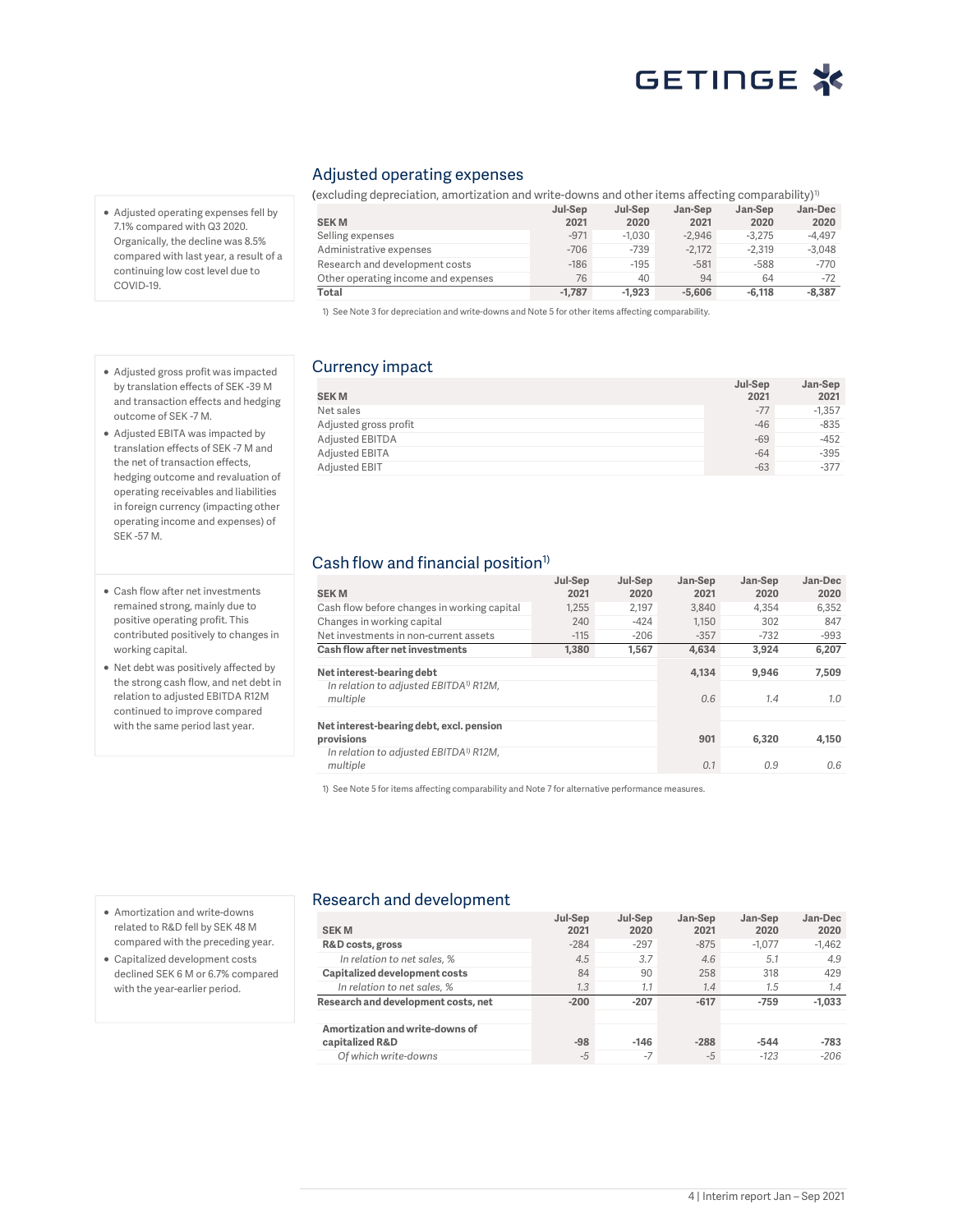## Acute Care Therapies

Acute Care Therapies offers world-leading solutions for life support in acute health conditions. The offering includes solutions for cardiovascular procedures and a broad selection of products and therapies for intensive care. The addressable market, excluding the effects of the COVID-19 pandemic, amounts to SEK 85 billion with expected long-term organic growth of 2-4% per year.

- Significant organic order growth for the quarter in ventilators and ECMO therapy products.
- Other product categories increased their order intake, despite growth in cardiovascular surgery products softening slightly in the quarter as a result of the spread of the Delta variant in parts of the US.
- The decline in sales was exclusively due to highly challenging comparative figures as a result of record-breaking deliveries of ventilators in Q3 2020.
- Continuing growth in products for ECMO therapy and cardiovascular procedures, although growth in the latter category softened slightly in the quarter as a result of the spread of the Delta variant in parts of the US.
- The adjusted gross margin declined by 1.7 percentage points in relation to the year-earlier quarter, primarily as a result of lower volumes for ventilators. Effective production transition helped to reduce the effect of lower volumes slightly.
- Adjusted operating expenses fell by 6.9%. Organically expenses fell by 8.2% compared with Q3 2020, which was characterized by higher costs related to the record-breaking sales of ventilators.
- Lower sales volumes in ventilators contributed to the adjusted EBITA margin falling 10.7 percentage points compared with the preceding year. Enhanced productivity and product mix helped to reduce the negative effect slightly.
- Currency effects impacted sales by SEK -39 M, adjusted gross profit by SEK -27 M and adjusted EBITA by SEK -38 M.

### Order intake and net sales

| Order intake<br>regions, SEK M     | Jul-Sep<br>2021 | Jul-Sep<br>2020 | Org $\Delta$ , % | Jan-Sep<br>2021 | Jan-Sep<br>2020 | Org $\Delta$ , % | Jan-Dec<br>2020 |
|------------------------------------|-----------------|-----------------|------------------|-----------------|-----------------|------------------|-----------------|
| Americas                           | 1,939           | 1,593           | 24.5             | 5,408           | 6,816           | $-12.5$          | 8,483           |
| APAC                               | 967             | 643             | 52.0             | 2,847           | 3,181           | $-4.3$           | 3,912           |
| <b>EMEA</b>                        | 924             | 1.049           | $-11.0$          | 3,160           | 5,507           | $-39.6$          | 6,814           |
| Total                              | 3,830           | 3,285           | 18.6             | 11,416          | 15,504          | $-20.5$          | 19,208          |
|                                    |                 |                 |                  |                 |                 |                  |                 |
| <b>Net sales</b><br>regions, SEK M | Jul-Sep<br>2021 | Jul-Sep<br>2020 | Org $\Delta$ , % | Jan-Sep<br>2021 | Jan-Sep<br>2020 | Org $\Delta$ , % | Jan-Dec<br>2020 |
| Americas                           | 1.771           | 2,227           | $-19.2$          | 5,246           | 5,940           | $-2.7$           | 8,431           |
| APAC                               | 927             | 994             | $-5.7$           | 2.697           | 2,612           | 10.3             | 3,722           |
| <b>EMEA</b>                        | 894             | 2.089           | $-57.2$          | 3.354           | 4,775           | $-26.3$          | 6,566           |
| Total                              | 3,592           | 5,310           | $-31.6$          | 11,297          | 13,327          | -8.6             | 18,719          |
|                                    |                 |                 |                  |                 |                 |                  |                 |
| Net sales specified by             |                 |                 |                  |                 |                 |                  |                 |
| capital goods &                    | Jul-Sep         | Jul-Sep         |                  | Jan-Sep<br>2021 | Jan-Sep         |                  | Jan-Dec         |
| consumables, SEK M                 | 2021            | 2020            | Org $\Delta$ , % |                 | 2020            | Org $\Delta$ , % | 2020            |
| Capital goods                      | 1,029           | 2,915           | $-64.9$          | 3.671           | 5,757           | $-31.7$          | 8,593           |
| Consumables                        | 2,563           | 2,396           | 8.8              | 7,626           | 7,570           | 9.0              | 10,126          |
| Total                              | 3.592           | 5.310           | $-31.6$          | 11.297          | 13,327          | $-8.6$           | 18.719          |

### Underlying earnings trend<sup>1)</sup>

| <b>SEKM</b>                                   | Jul-Sep<br>2021 | Jul-Sep<br>2020 | Jan-Sep<br>2021 | Jan-Sep<br>2020 | Jan-Dec<br>2020 |
|-----------------------------------------------|-----------------|-----------------|-----------------|-----------------|-----------------|
| Net sales                                     | 3.592           | 5.310           | 11,297          | 13,327          | 18,719          |
| Adjusted gross profit                         | 2,180           | 3.312           | 7.009           | 8.314           | 11.536          |
| Margin, %                                     | 60.7            | 62.4            | 62.0            | 62.4            | 61.6            |
| <b>Adjusted EBITDA</b>                        | 1.168           | 2.226           | 3,859           | 4.905           | 6,833           |
| Margin, %                                     | 32.5            | 41.9            | 34.2            | 36.8            | 36.5            |
| Depreciation, amortization and write-downs of |                 |                 |                 |                 |                 |
| intangible assets and tangible assets         | $-205$          | $-236$          | $-616$          | $-728$          | $-1.002$        |
| <b>Adjusted EBITA</b>                         | 963             | 1.990           | 3.243           | 4.178           | 5,831           |
| Margin, %                                     | 26.8            | 37.5            | 28.7            | 31.3            | 31.1            |

1) See Note 3 for depreciation and write-downs and Note 5 for other items affecting comparability.

#### Events in the business area

- In the quarter, Getinge completed its remediation measures in Hechingen, Germany, in accordance with the Consent Decree with the FDA. This does not automatically mean that Getinge is out of the Consent Decree, but that all entities covered by the Consent Decree (Hechingen and Rastatt in Germany and Merrimack and Wayne in the US) now can put all their efforts into forward-looking activities to add customer value and growth.
- Getinge introduced Rotaflow II, a new product for life support. The technology enables up to 14 days of ECMO therapy in a compact format, giving health care professionals the flexibility needed to provide quality patient care.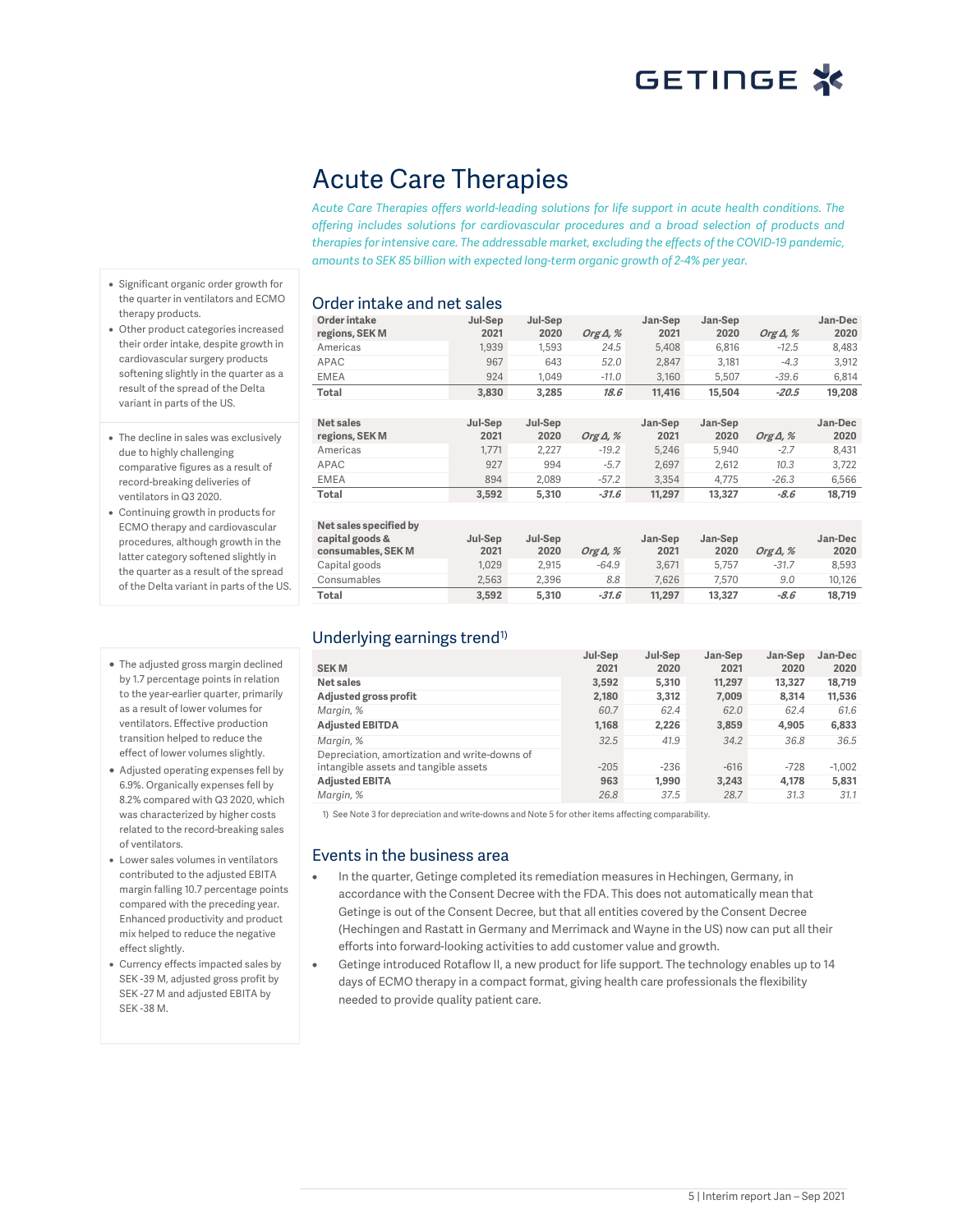## Life Science

Life Science offers a comprehensive range of equipment, technical expertise and consultation to prevent contamination in pharmaceutical and medical device production and with the aim to strengthen integrity of results in biomedical research. The addressable market, excluding the effects of the COVID-19 pandemic, amounts to SEK 33 billion with expected long-term organic growth of 8–10% per year.

#### Order intake and net sales

| Order intake<br>regions, SEK M | Jul-Sep<br>2021 | Jul-Sep<br>2020 | Org $\Delta$ , % | Jan-Sep<br>2021 | Jan-Sep<br>2020 | Org $\Delta$ , % | Jan-Dec<br>2020 |
|--------------------------------|-----------------|-----------------|------------------|-----------------|-----------------|------------------|-----------------|
| Americas                       | 325             | 289             | 14.5             | 927             | 918             | 9.5              | 1,336           |
| APAC                           | 188             | 85              | 114.6            | 695             | 319             | 130.1            | 558             |
| <b>EMEA</b>                    | 392             | 327             | 20.8             | 1,190           | 940             | 31.6             | 1,518           |
| Total                          | 905             | 701             | 29.6             | 2,813           | 2,178           | 36.7             | 3,413           |
|                                |                 |                 |                  |                 |                 |                  |                 |
| Net sales<br>regions, SEK M    | Jul-Sep<br>2021 | Jul-Sep<br>2020 | Org $\Delta$ , % | Jan-Sep<br>2021 | Jan-Sep<br>2020 | Org $\Delta$ , % | Jan-Dec<br>2020 |
| Americas                       | 347             | 265             | 33.6             | 973             | 831             | 27.1             | 1,103           |
| APAC                           | 165             | 159             | 3.8              | 441             | 341             | 36.1             | 473             |
| <b>EMEA</b>                    | 354             | 321             | 11.1             | 1,100           | 876             | 30.4             | 1,278           |
| Total                          | 866             | 746             | 17.5             | 2,515           | 2,048           | 30.0             | 2,854           |
|                                |                 |                 |                  |                 |                 |                  |                 |
| Net sales specified by         |                 |                 |                  |                 |                 |                  |                 |
| capital goods &                | Jul-Sep         | Jul-Sep         |                  | Jan-Sep         | Jan-Sep         |                  | Jan-Dec         |
| consumables, SEK M             | 2021            | 2020            | Org $\Delta$ , % | 2021            | 2020            | Org $\Delta$ , % | 2020            |
| Capital goods                  | 643             | 534             | 21.8             | 1,881           | 1,434           | 38.6             | 2,029           |
| Consumables                    | 223             | 212             | 6.8              | 634             | 614             | 10.1             | 825             |
| Total                          | 866             | 746             | 17.5             | 2,515           | 2,048           | 30.0             | 2,854           |

### Underlying earnings trend<sup>1)</sup>

| <b>SEKM</b>                                                                            | Jul-Sep<br>2021 | Jul-Sep<br>2020 | Jan-Sep<br>2021 | Jan-Sep<br>2020 | Jan-Dec<br>2020 |
|----------------------------------------------------------------------------------------|-----------------|-----------------|-----------------|-----------------|-----------------|
| Net sales                                                                              | 866             | 746             | 2,515           | 2.048           | 2,854           |
| Adjusted gross profit                                                                  | 384             | 318             | 1.080           | 856             | 1,176           |
| Margin, %                                                                              | 44.3            | 42.6            | 42.9            | 41.8            | 41.2            |
| <b>Adjusted EBITDA</b>                                                                 | 240             | 170             | 611             | 380             | 522             |
| Margin, %                                                                              | 27.7            | 22.8            | 24.3            | 18.5            | 18.3            |
| Depreciation, amortization and write-downs of<br>intangible assets and tangible assets | $-33$           | $-33$           | $-102$          | $-98$           | $-128$          |
| <b>Adjusted EBITA</b>                                                                  | 207             | 136             | 508             | 281             | 393             |
| Margin, %                                                                              | 23.9            | 18.3            | 20.2            | 13.7            | 13.8            |

1) See Note 3 for depreciation and write-downs and Note 5 for other items affecting comparability.

#### Events in the business area

- Applikon delivered its largest vaccine production system to date to a Chinese vaccine producer. By the end of the quarter, net sales for production development systems already exceeded sales for the whole of 2019, which was a record-breaking year.
- The project to expand production capacity of DPTE BetaBags® in Merrimack, USA, is progressing according to plan. In addition, production capacity at Applikon is being expanded to meet the growing global demand for bioreactor systems.
- Continued strong order growth in products for Sterile Transfer that are used in, for example, the production of vaccines. Strong growth in bioreactors from Applikon for the development and production of biopharmaceutical drugs. The order intake for service showed doubledigit growth for the quarter.
- Significant growth in APAC, mainly due to strong performance in China.
- Continuing high organic sales growth in Sterile Transfer products, washer-disinfectors and bioreactors to meet rising demand for efficient and reliable technology for developing and manufacturing drugs.
- Net sales also increased in service and spare parts, albeit at a lower rate than in the categories above.
- Growth in all regions, with a particularly strong performance in Americas.
- The adjusted gross margin strengthened by 1.7 percentage points, as a result of higher volumes, a favorable mix and better absorption in production.
- Adjusted operating expenses fell by 2.7%. These expenses fell organically by 8.9% mainly due to lower sales overheads in the quarter and lower costs in other operating items.
- Increased sales volumes contributed to adjusted EBITA rising by SEK 71 M year-on-year. The margin improved to 23.9%.
- Currency effects impacted sales by SEK -10 M, adjusted gross profit by SEK -7 M and adjusted EBITA by SEK -16 M.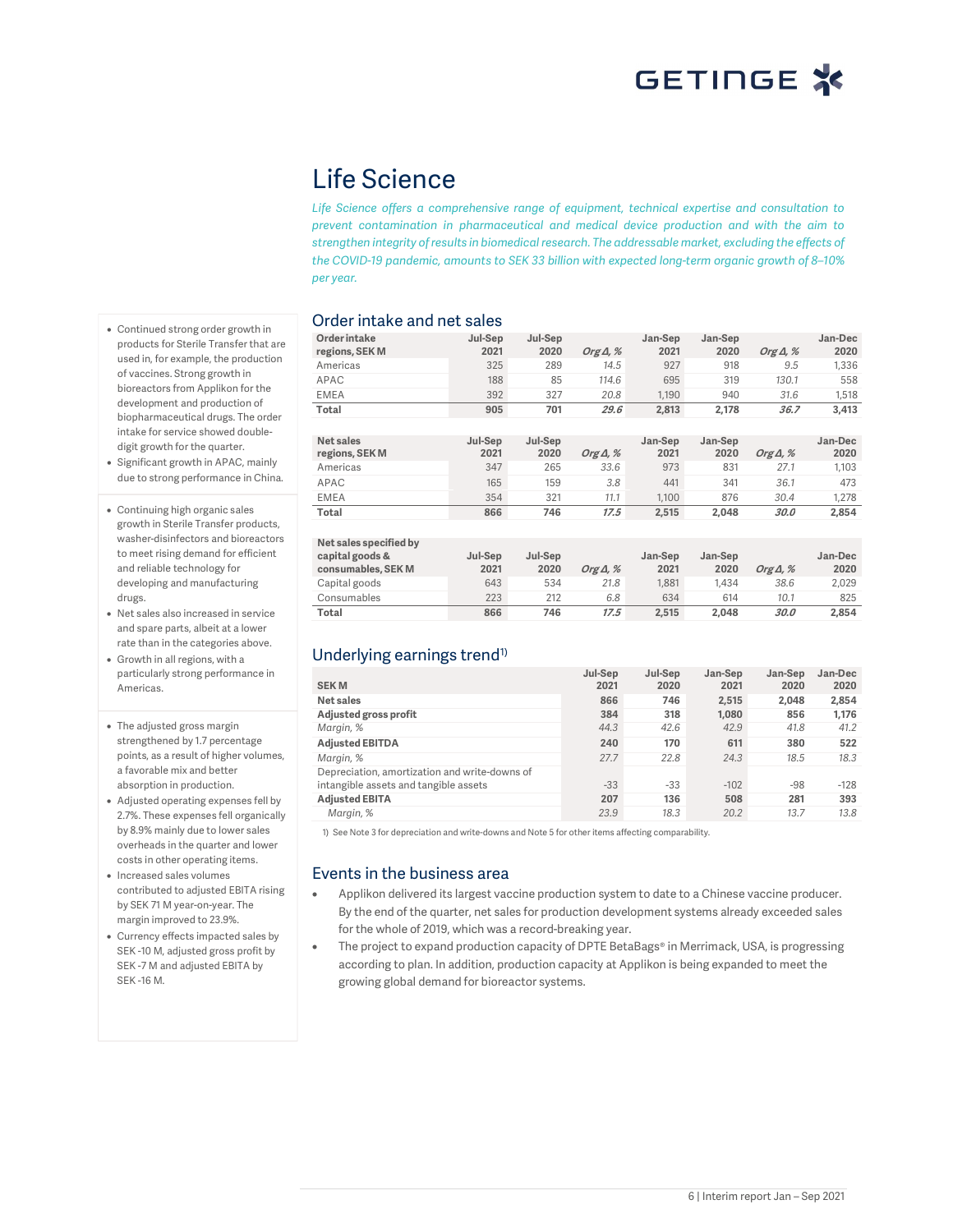Jan-Dec

## Surgical Workflows

Surgical Workflows offers products and solutions to serve as an end-to-end partner for optimizing the quality, safety and capacity usage of the sterile supply departments and operating rooms. The addressable market, excluding the effects of the COVID-19 pandemic, amounts to SEK 62 billion with expected long-term organic growth of 2–4% per year.

Jul-Sep

#### Order intake and net sales

Jul-Sep

Order intake

- Sharp organic order growth in all regions (from low levels last year), meaning that order bookings are continuing to recover at a good pace.
- Growth was particularly high in Surgical Workplaces which includes OR products.
- Continuing negative trend in organic net sales, despite the order intake recovering. This was due to generally long lead times from order to delivery in the business area.
- The organization's focus on the customer offering for service and consumables is continuing to make a positive contribution to sales for the business area.
- The adjusted gross margin increased by 2.7 percentage points, primarily as a result of increased productivity and a favorable mix, for example, in the form of increased sales of service, while under-absorption in production is continuing to contribute negatively to the margin.
- Adjusted operating expenses fell by 7.3%. These expenses declined organically by 7.4%, compared with Q3 2020.
- Despite a decline in sales volumes, adjusted EBITA improved by SEK 76 M and the margin strengthened by 4.1 percentage points.
- Currency effects impacted sales by SEK -28 M, adjusted gross profit by SEK -13 M and adjusted EBITA by SEK -7 M.

| Order intake<br>regions, SEK M        | Jul-Sep<br>2021 | Jul-Sep<br>2020 | Org $\Delta$ , % | Jan-Sep<br>2021 | Jan-Sep<br>2020 | Org $\Delta$ , % | Jan-Dec<br>2020 |
|---------------------------------------|-----------------|-----------------|------------------|-----------------|-----------------|------------------|-----------------|
| Americas                              | 515             | 378             | 39.3             | 1,423           | 1,239           | 26.1             | 1,782           |
| APAC                                  | 673             | 529             | 29.4             | 1,707           | 1,574           | 15.1             | 2,134           |
| <b>EMEA</b>                           | 1,157           | 1,005           | 16.6             | 3,270           | 2,936           | 15.3             | 4,032           |
| Total                                 | 2.344           | 1,912           | 24.6             | 6.400           | 5,749           | 17.6             | 7,948           |
|                                       |                 |                 |                  |                 |                 |                  |                 |
| Net sales                             | Jul-Sep         | Jul-Sep         |                  | Jan-Sep         | Jan-Sep         |                  | Jan-Dec         |
| regions, SEK M                        | 2021            | 2020            | Org $\Delta$ , % | 2021            | 2020            | Org $\Delta$ , % | 2020            |
| Americas                              | 460             | 448             | 4.1              | 1,332           | 1,386           | 5.4              | 1,860           |
| APAC                                  | 497             | 515             | $-2.0$           | 1,340           | 1,425           | $-0.5$           | 2,133           |
| <b>EMEA</b>                           | 890             | 957             | $-6.7$           | 2,577           | 2,794           | $-4.7$           | 4,253           |
| Total                                 | 1,847           | 1,920           | $-2.9$           | 5,250           | 5,605           | $-1.2$           | 8,246           |
|                                       |                 |                 |                  |                 |                 |                  |                 |
| Net sales specified by                |                 |                 |                  |                 |                 |                  |                 |
| capital goods &<br>consumables, SEK M | Jul-Sep<br>2021 | Jul-Sep<br>2020 | Org $\Delta$ , % | Jan-Sep<br>2021 | Jan-Sep<br>2020 | Org $\Delta$ , % | Jan-Dec<br>2020 |
| Capital goods                         | 981             | 1,094           | $-8.9$           | 2,736           | 3,144           | $-7.4$           | 4,851           |
| Consumables                           | 866             | 826             | 5.0              | 2,514           | 2,460           | 6.9              | 3,394           |
|                                       |                 |                 |                  |                 |                 |                  |                 |

### Underlying earnings trend<sup>1)</sup>

|                                               | Jul-Sep | Jul-Sep | Jan-Sep | Jan-Sep | Jan-Dec |
|-----------------------------------------------|---------|---------|---------|---------|---------|
| <b>SEKM</b>                                   | 2021    | 2020    | 2021    | 2020    | 2020    |
| Net sales                                     | 1.847   | 1.920   | 5.250   | 5.605   | 8.246   |
| Adjusted gross profit                         | 770     | 748     | 2,154   | 2.148   | 3,163   |
| Margin, %                                     | 41.7    | 39.0    | 41.0    | 38.3    | 38.4    |
| <b>Adjusted EBITDA</b>                        | 211     | 144     | 416     | 176     | 495     |
| Margin, %                                     | 11.4    | 7.5     | 7.9     | 3.1     | 6.0     |
| Depreciation, amortization and write-downs of |         |         |         |         |         |
| intangible assets and tangible assets         | $-145$  | $-155$  | $-419$  | $-459$  | $-622$  |
| <b>Adjusted EBITA</b>                         | 66      | $-10$   | $-3$    | $-283$  | $-127$  |
| Margin, %                                     | 3.6     | $-0.5$  | $-0.1$  | $-5.0$  | $-1.5$  |

Total 1,847 1,920 -2.9 5,250 5,605 -1.2 8,246

1) See Note 3 for depreciation and write-downs and Note 5 for other items affecting comparability.

#### Events in the business area

- In the quarter, Getinge acquired advanced technology for biological indicators from Verrix, an American start-up company. The acquisition is part of Getinge's acquisition agenda to strengthen the offering of consumables in sterile goods handling and follows the previous acquisition of Quadralene. The product is in the development phase and not yet commercially available.
- Getinge launched the Volista VisioNIR function for the surgical light Maquet Volista StandOP. The function consists of a system for NIR fluorescence imaging (NIR stands for Near Infrared) and is used to identify structures to be removed, such as cancer cells, without causing damage to nerves, blood vessels and other vital organs.
- In July, it was 25 years since Getinge's sterile goods management solution, T-DOC, was introduced. When the system was launched in 1996, it was the first solution in the world to enable healthcare facilities to transition from paper-based to fully digitized tracking of surgical instruments. Since then, Getinge has continued to develop T-DOC together with customers to meet the growing need for digitized health care.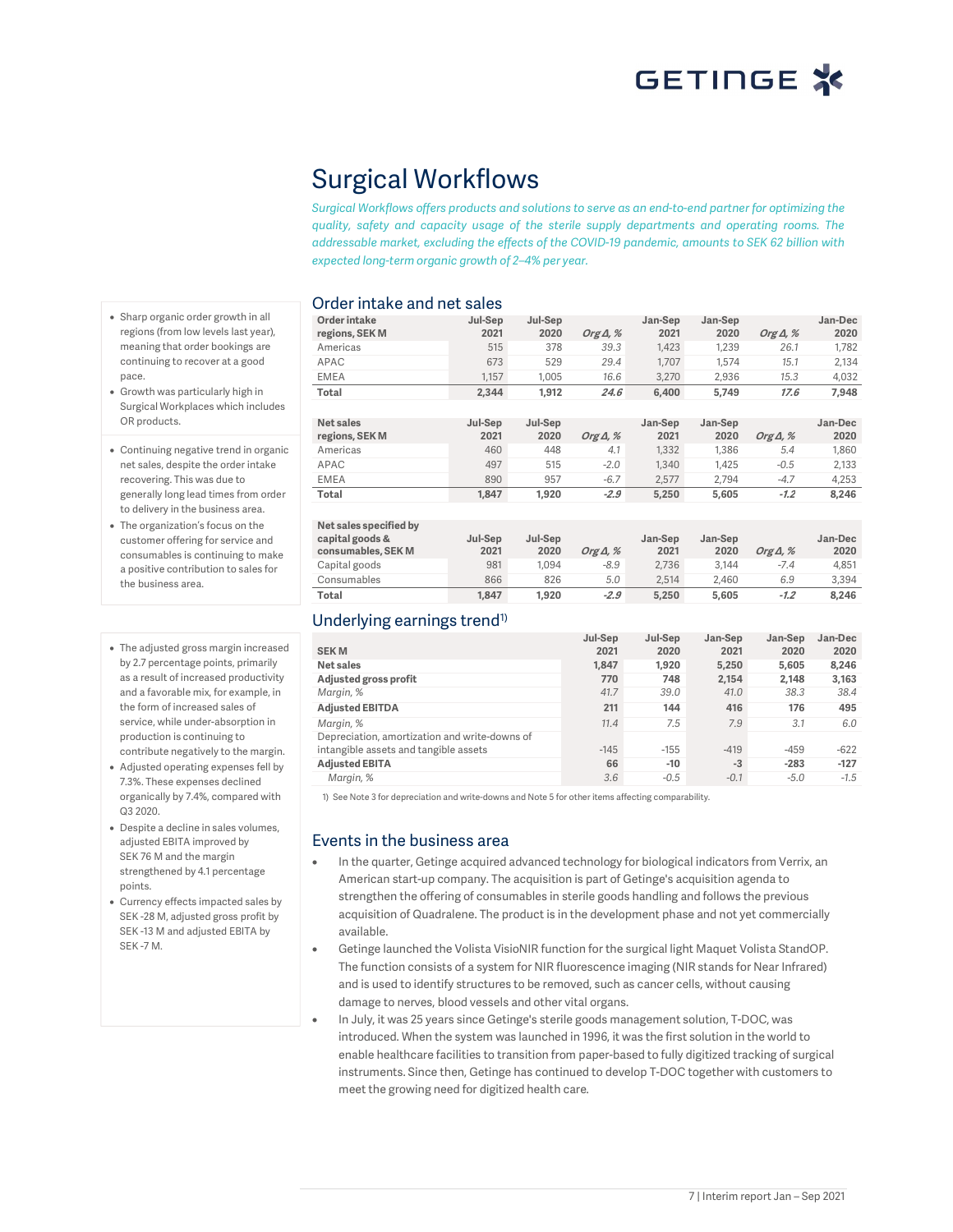## Other information

#### Financial impact of COVID-19

The outbreak of COVID-19 was characterized by the WHO as a pandemic on March 11, 2020. In this situation, Getinge is prioritizing the health and safety of its employees and is taking measures to limit the spread of the virus by following the instructions of the relevant authorities. In addition, Getinge has made considerable efforts to enhance production capacity for ventilators and safeguard production of critical and life support products. Getinge has also worked intensively together with hospitals and pharmaceutical companies around the world to combat COVID-19 and assist in manufacturing vaccines.

Demand for ventilators and ECMO therapy products increased in the third quarter, which contributed to the order intake for the Acute Care Therapies business area increasing organically by 18.6%. The business area's other product segments, which were negatively impacted by the pandemic since non-essential surgeries were postponed, continued to recover and the order intake rose. However, the spread of the Delta variant in some parts of the US meant that growth in cardiovascular surgery products slowed slightly.

The order intake for the Life Science business area rose organically by 29.6%. This was largely due to the substantial increase in the order intake for the product categories of bioreactors and service, which were negatively affected by the COVID-19 pandemic. The order intake for Sterile Transfer products used to manufacture vaccines continued to display high growth. In Surgical Workflows – the business area that was exclusively negatively affected by the pandemic – the order intake increased organically by 24.6% and all product categories reported positive growth.

It has been possible to continue work on the installation and servicing of products without any major disruptions, and this was not negatively affected by restrictions in key markets. The production operations experienced minor problems with deliveries of components, which could be resolved without any significantly negative consequences arising. Challenging comparative figures as a result of record-breaking deliveries of ventilators in Q3 2020 contributed to a decline in sales and earnings for Acute Care Therapies. The areas of Acute Care Therapies that are not directly linked to treating patients with COVID-19, and that were negatively impacted by the pandemic, continued to recover, although growth in cardiovascular surgery products softened due to the spread of the Delta variant in the US.

Life Science's sales and earnings were positively impacted by higher sales growth in the product categories of Sterile Transfer, bioreactors and washer-disinfectors. Sales for Surgical Workflows declined due to long lead times between orders and deliveries. Despite lower sales volumes, earnings improved as a result of productivity enhancements.

As time passes, the situation regarding the pandemic could result in negative financial effects due to lower demand and disruptions to production. It also cannot be ruled out that installation and service of products at hospitals and care facilities could be limited by restrictions to reduce the spread of the virus. The Group's cash flow could decline due to inventory build-up and impaired payment discipline among the Group's customers. Getinge is closely following developments regarding the pandemic and is continuously evaluating the operational and financial effects. Some minor measures to adjust costs were carried out and plans have been made to further adjust costs if necessary.

For 2021, Getinge estimates that sales will amount to a minimum of SEK 27 billion. Information about Getinge's outlook for the next few years will be presented at the Capital Markets Day on November 22.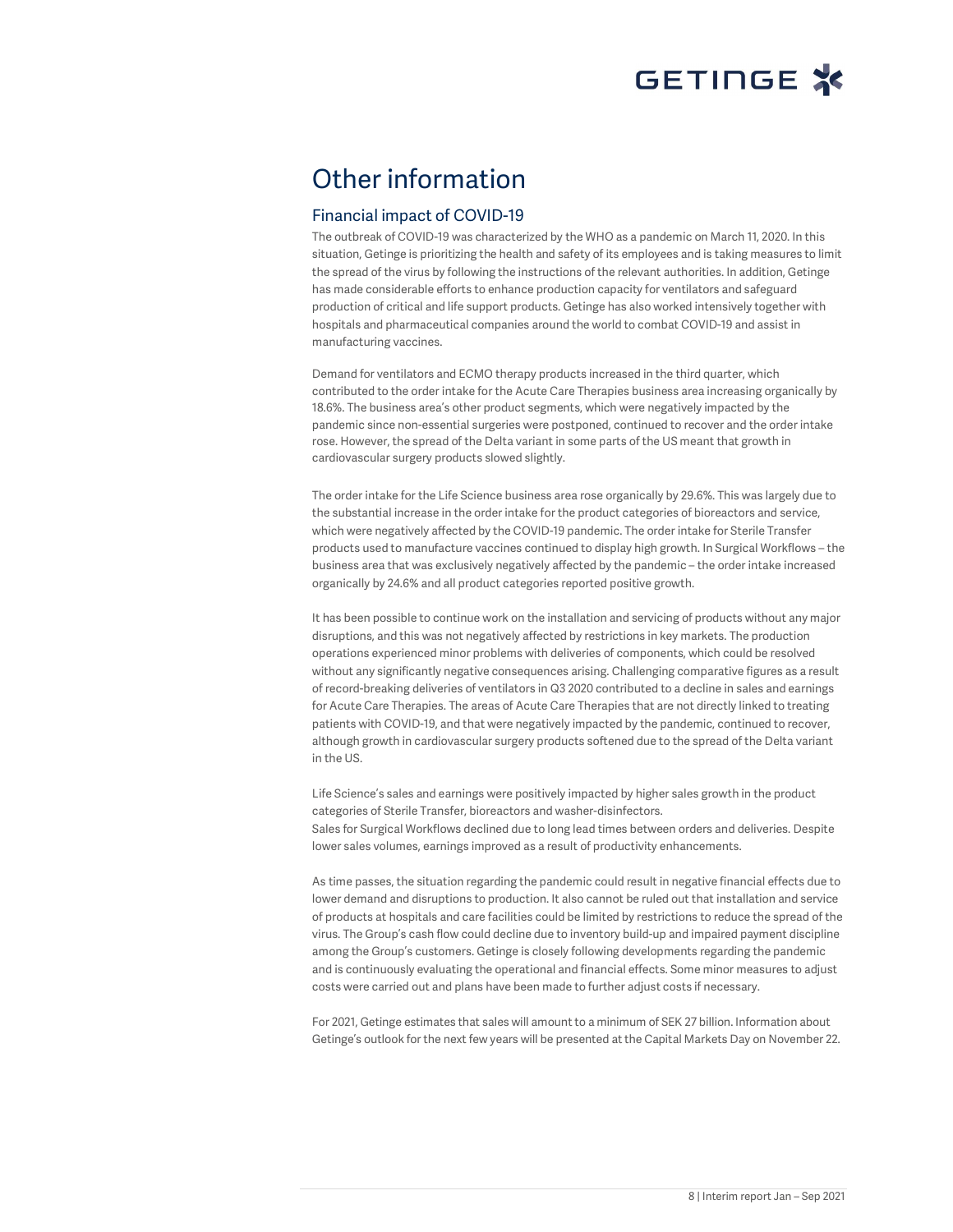#### Update regarding Consent Decree with the FDA

| <b>SEKM</b>                      | September 30<br>2021 | September 30<br>2020     | December 31<br>2020 |
|----------------------------------|----------------------|--------------------------|---------------------|
| Provision at beginning of period | 89                   | 234                      | 234                 |
| Used amount                      | $-52$                | $-98$                    | $-136$              |
| Provisions                       | $\sim$               | $\overline{\phantom{a}}$ |                     |
| <b>Translation differences</b>   |                      |                          | -9                  |
| Provision at close of period     | 38                   | 138                      | 89                  |

At the end of quarter, Getinge completed its remediation measures in Hechingen, Germany, in accordance with the Consent Decree with the FDA. This does not automatically mean that Getinge is out of the Consent Decree, but that all entities covered by the Consent Decree (Hechingen and Rastatt in Germany and Merrimack and Wayne in the US) now can put all their efforts into forward-looking activities to add customer value and growth. However, a number of costs are expected to arise in the fourth quarter of 2021 and are expected to be covered by existing reserves according to the table above.

In autumn 2018 and the start of 2019, Getinge's production sites in Fairfield and Mahwah received warning letters from the FDA. The reason for the warning letters was routine inspections performed by the FDA at these production sites in 2018. The FDA's observations and opinions pertain to procedures and processes linked to demands for supplier checks, processes for the approval of design changes and incident reporting. The same observations were identified by Getinge during internal inspections in the fourth quarter of 2017. The local organization has since worked to correct the shortcomings in the quality management system. Getinge has submitted an action plan, including activities and a related schedule, to the FDA and improvements are proceeding according to plan.

#### Events after the end of the reporting period

No significant events occurred after the end of the reporting period.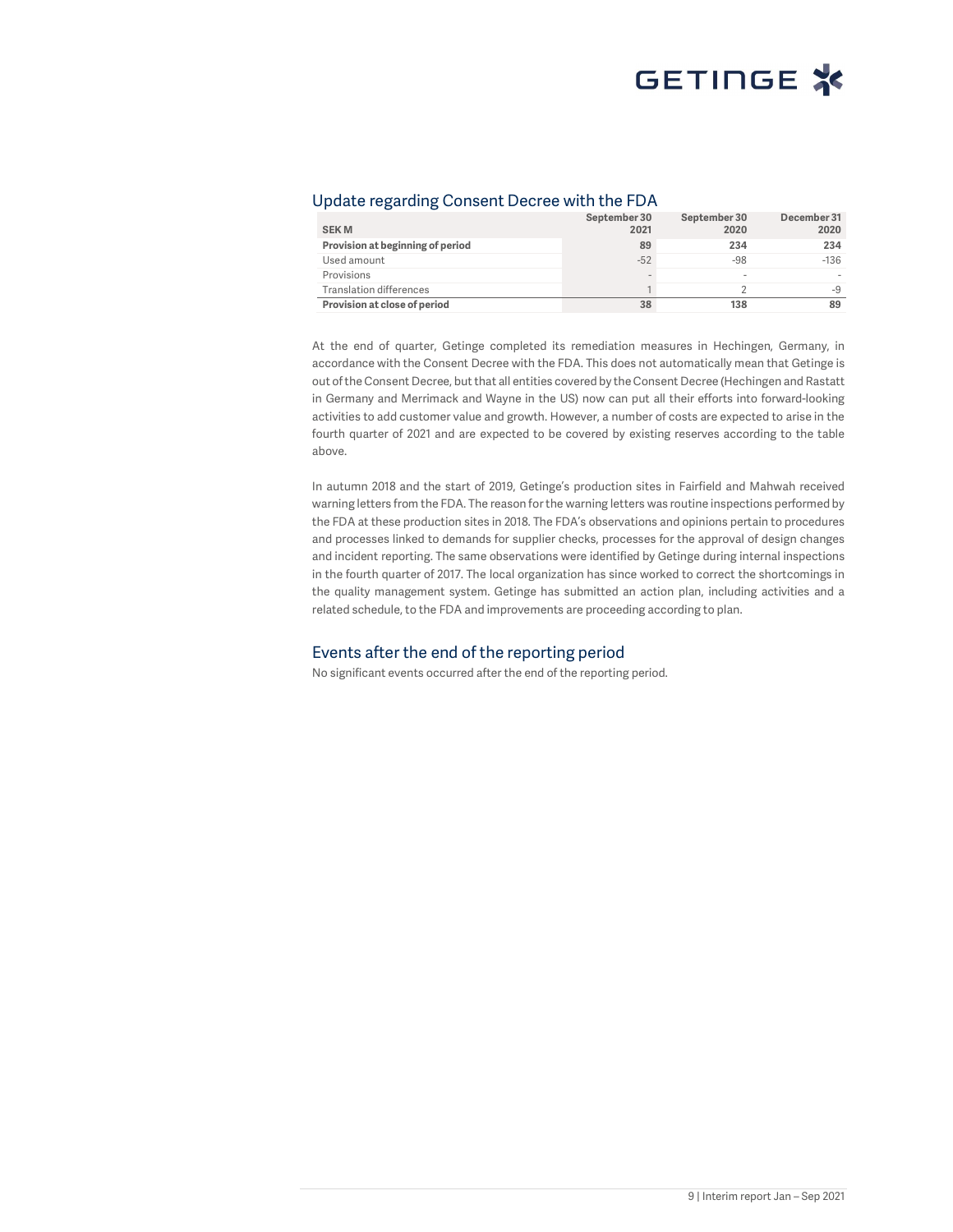#### Getinge's primary risks, consequences and management $^{\iota_{\textrm{D}}}$

|                                                                                                                      | Description                                                                                                                                                                                                                                                                                                   | <b>Potential consequences</b>                                                                                                                                                                                                                                                                                   | Management                                                                                                                                                                                                                                                                                                                                                                                                                                                                                                                                                                                                                                                                                                                                                                                                                                                                                                                                                                                                                                                                                                                                                                       |
|----------------------------------------------------------------------------------------------------------------------|---------------------------------------------------------------------------------------------------------------------------------------------------------------------------------------------------------------------------------------------------------------------------------------------------------------|-----------------------------------------------------------------------------------------------------------------------------------------------------------------------------------------------------------------------------------------------------------------------------------------------------------------|----------------------------------------------------------------------------------------------------------------------------------------------------------------------------------------------------------------------------------------------------------------------------------------------------------------------------------------------------------------------------------------------------------------------------------------------------------------------------------------------------------------------------------------------------------------------------------------------------------------------------------------------------------------------------------------------------------------------------------------------------------------------------------------------------------------------------------------------------------------------------------------------------------------------------------------------------------------------------------------------------------------------------------------------------------------------------------------------------------------------------------------------------------------------------------|
| New competitors<br>and new technology                                                                                | Certain markets and product<br>segments have niche players<br>who offer solutions outside<br>customary market behavior.                                                                                                                                                                                       | These competitors could capture<br>market shares from more<br>established companies such as<br>Getinge, resulting in a negative<br>effect on Getinge's sales and<br>earnings.                                                                                                                                   | Getinge's long-term strategy includes active business<br>intelligence of the competitive landscape to react to this type<br>of competitor. The industry is also considered to have high<br>barriers to entry since medical devices are subject to<br>extensive regulatory requirements.                                                                                                                                                                                                                                                                                                                                                                                                                                                                                                                                                                                                                                                                                                                                                                                                                                                                                          |
| <b>External catastrophes</b><br>(such as geopolitical<br>risks, natural disasters,<br>terrorism, pandemics,<br>etc.) | These are often quickly<br>escalating situations that affect<br>large parts of the world, a<br>country, a region or a specific<br>site.                                                                                                                                                                       | The primary consequence of this<br>type of risk is that employees<br>could be injured. There is also the<br>risk of business interruptions<br>that could have a negative<br>impact on sales and earnings.                                                                                                       | Active business intelligence can detect some of these risks at<br>an early stage and the Group will then have the chance to<br>adapt to the new situation. A process to further enhance the<br>Group's work on continuity risks is planned for 2021. As part of<br>this process, scenarios based on external shocks will also be<br>included in the risks that Getinge proactively works on.                                                                                                                                                                                                                                                                                                                                                                                                                                                                                                                                                                                                                                                                                                                                                                                     |
| <b>Profitability dependent</b><br>on certain products and<br>markets                                                 | In certain cases, a relatively large<br>share of the total profitability of a<br>product is linked to sales in a<br>certain market.                                                                                                                                                                           | The consequence of such a<br>situation is that profitability can<br>be adversely affected if sales<br>volumes were to decline due to a<br>changed competitive situation in<br>the market.                                                                                                                       | Getinge works actively to monitor profitability per product and<br>market in order to ensure profitability over time. To reduce the<br>sensitivity of profitability, the Group actively works on<br>ensuring that it has the right cost level in relation to the<br>current price levels in the market. Getinge also works actively<br>to establish itself in new markets.                                                                                                                                                                                                                                                                                                                                                                                                                                                                                                                                                                                                                                                                                                                                                                                                       |
| Product quality from a<br>customer perspective                                                                       | In certain cases, Getinge's<br>products do not meet customer<br>expectations.                                                                                                                                                                                                                                 | Customers experiencing<br>shortcomings in Getinge's<br>product quality could chose<br>other suppliers. This could entail<br>a risk of lower sales and lower<br>profitability over time.                                                                                                                         | Getinge applies a far-reaching quality process that aims to<br>ensure a high and even level of quality to meet customers'<br>requirements. This is an ongoing process that results in<br>continuous improvements. When quality fails, it is important<br>to rapidly bring the right equipment on site to rectify the fault<br>during the first service visit. Getinge closely monitors the "first<br>time fix" factor of its services operations and works<br>extensively to make improvements related to such faults or<br>incidents.                                                                                                                                                                                                                                                                                                                                                                                                                                                                                                                                                                                                                                           |
| <b>Laws and regulations</b><br>mainly on business ethics                                                             | Contraventions of competition<br>law, anti-corruption, data privacy<br>(GDPR) or trade restrictions.                                                                                                                                                                                                          | Could lead to fines or penalties in<br>one or more markets and have a<br>negative impact on the Getinge<br>brand.                                                                                                                                                                                               | Getinge has previously provided information about ongoing<br>investigations and agreements with the authorities regarding<br>anti-competitive procedures in the sale of medical devices in<br>Brazil. It cannot be ruled out that any further agreements with<br>authorities may have a material impact on the company's<br>financial earnings and position. Getinge has a zero tolerance<br>policy when it comes to contraventions of this type of<br>regulation. The Group's Code of Conduct is very clear in this<br>respect. The Ethics & Compliance Group staff function was<br>expanded during the year and the head of the department has<br>been a member of the Getinge Executive Team since 2020 to<br>further demonstrate how highly the organization prioritizes<br>these issues. A comprehensive training program in Getinge's<br>Code of Conduct is provided on an ongoing basis and the aim<br>is for all employees to undergo training in the field every year.<br>Getinge's business ethics regulations also apply to external<br>distributors who sell Getinge's products in a large number of<br>countries in which the Group does not have its own presence. |
| Digitization and<br>innovation                                                                                       | Getinge's future growth depends<br>on the company's ability to<br>develop new and successful<br>products, particularly in the area<br>of digitization. Getinge's ability to<br>innovate is a very important<br>factor in retaining and<br>establishing leading positions for<br>the Group's product segments. | Innovation efforts are costly and<br>it is not possible to guarantee<br>that developed products will be<br>commercially successful, which<br>could result in impairment. In the<br>long term, the Group's position in<br>the market could be negatively<br>affected if Getinge is<br>unsuccessful in this area. | As a means of maximizing the return on investments in<br>research and development, the Group applies a structured<br>selection and planning process that includes careful analyses<br>of the market, technological progress, choice of production<br>method and selection of subcontractors. The actual<br>development work is also conducted in a structured manner<br>and each project undergoes a number of fixed control points.<br>The Group is particularly concerned with ensuring access to<br>the right skills, retaining key individuals, being an attractive<br>employer to recruit talent externally, and identifying and<br>developing talent within the organization.                                                                                                                                                                                                                                                                                                                                                                                                                                                                                              |

1) For information regarding risks related to COVID-19 and the ongoing pandemic, refer to the section on "Financial impact of COVID-19" on page 8.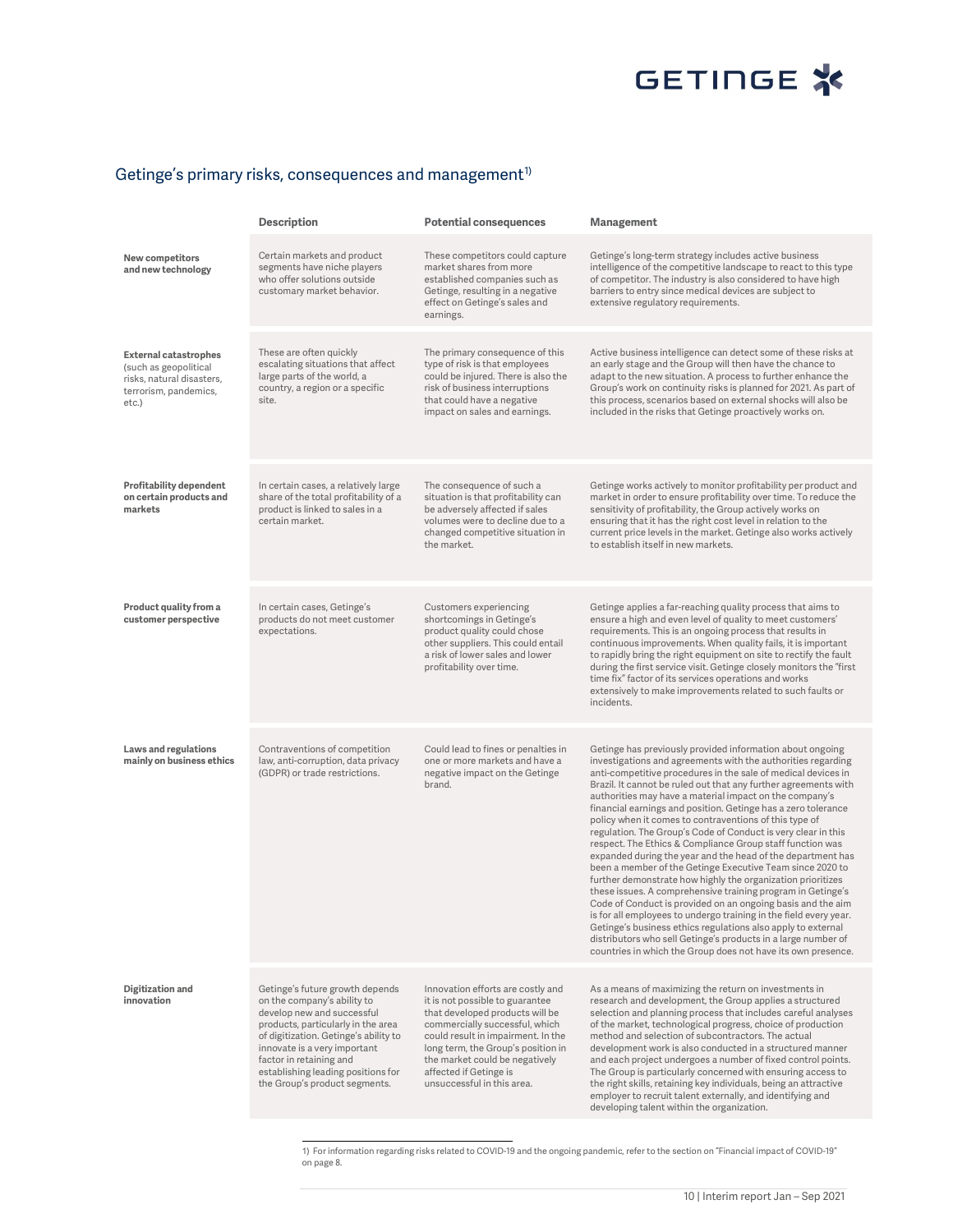# GETINGE<sup>\*</sup>

### Other risks of major importance to Getinge

|                                                            | <b>Description</b>                                                                                                                                                                                 | <b>Potential consequences</b>                                                                                                                                                                                                                                                                                             | Management                                                                                                                                                                                                                                                                                                                                                                                                                                                                                                                                                                                                                                                                                                                                                                                                                                                                                                                                                                                                           |
|------------------------------------------------------------|----------------------------------------------------------------------------------------------------------------------------------------------------------------------------------------------------|---------------------------------------------------------------------------------------------------------------------------------------------------------------------------------------------------------------------------------------------------------------------------------------------------------------------------|----------------------------------------------------------------------------------------------------------------------------------------------------------------------------------------------------------------------------------------------------------------------------------------------------------------------------------------------------------------------------------------------------------------------------------------------------------------------------------------------------------------------------------------------------------------------------------------------------------------------------------------------------------------------------------------------------------------------------------------------------------------------------------------------------------------------------------------------------------------------------------------------------------------------------------------------------------------------------------------------------------------------|
| Risks related to<br>health care<br>reimbursement systems   | Political decisions can change<br>the conditions for health care<br>through changed<br>reimbursement models for<br>health care providers.                                                          | Changes to the health care<br>reimbursement system can have<br>a major impact on individual<br>markets by reducing or deferring<br>grants.                                                                                                                                                                                | It is difficult to influence this risk since these decisions are<br>outside the Group's control but the risk is limited by Getinge<br>being active in a large number of geographical markets.                                                                                                                                                                                                                                                                                                                                                                                                                                                                                                                                                                                                                                                                                                                                                                                                                        |
| <b>Quality risks</b><br>from a regulatory<br>perspective   | Significant parts of<br>Getinge's product range<br>are covered by legislation<br>stipulating rigorous<br>assessments,<br>quality control and<br>documentation                                      | It cannot be ruled out that<br>Getinge's operations, financial<br>position and earnings may be<br>negatively impacted in the future<br>by difficulties in complying with<br>current regulations and<br>requirements of authorities and<br>control bodies or changes to<br>such regulations and<br>requirements.           | To limit these risks to the greatest possible extent, Getinge<br>conducts extensive work focused on quality and regulatory<br>issues. The Group-wide Quality & Regulatory Compliance<br>function has a representative in the Getinge Executive Team<br>and also a representative on the management teams of each<br>business area, and the function is represented in all R&D and<br>production units. In addition, Getinge's sales force and service<br>technicians receive relevant quality and regulatory training<br>every other year to renew their certification. This is a<br>requirement for representing Getinge. The majority of the<br>Group's production facilities are certified according to the<br>medical device quality standard ISO 13485 and/or the general<br>quality standard ISO 9001. In total, the Group allocates<br>significant resources to quality and regulatory matters in<br>order to best manage this risk exposure, and quality is the<br>overall priority in the Group's strategy. |
| Product liability risks                                    | Health care suppliers<br>run a risk, like other players in the<br>health care industry, of being<br>subject to product liability<br>and other legal claims.                                        | Such claims can involve large<br>amounts and significant legal<br>expenses. Getinge carries the<br>customary indemnity and<br>product liability insurance, but<br>there is a risk that Getinge's<br>insurance coverage may not fully<br>cover product liability and other<br>claims.                                      | Getinge acts as if the Group does not have any insurance<br>cover. The best way of managing these risks is the extensive<br>quality-related and regulatory activities performed by the<br>Group. Sources of potential future claims for damages are<br>monitored through active incident reporting. Corrective and<br>protective action (CAPA) is initiated when necessary to<br>investigate the underlying cause and correct the product<br>design to remedy the fault.<br>Getinge's subsidiary Atrium Medical is subject to ongoing<br>product liability claims regarding the company's surgical mesh<br>products. A provision of SEK 1.8 billion was made in October<br>2018 to cover estimated costs. It cannot be ruled out that the<br>outcome of the ongoing process could have a material impact<br>on the company's financial earnings and position.                                                                                                                                                        |
| <b>Risks related to</b><br>intellectual<br>property rights | Getinge's leading positions<br>in many of the Group's<br>product segments are based on<br>patent and trademark rights.<br>These rights could lead to<br>disputes with<br>competitors.              | Getinge invests significant<br>resources in product<br>development that results in<br>patent rights. There is a risk that<br>the Group will be involved in<br>costly disputes concerning such<br>rights and thus a risk that<br>invested resources will not<br>generate the expected return if<br>such a dispute is lost. | To secure returns on these investments, Getinge actively<br>upholds its rights and monitors competitors' activities closely.<br>If required, Getinge will protect its intellectual property rights<br>through legal processes.                                                                                                                                                                                                                                                                                                                                                                                                                                                                                                                                                                                                                                                                                                                                                                                       |
| Financial risks                                            | Getinge is exposed to a<br>number of financial risks<br>in its operations. Financial risks<br>principally pertain to currency<br>risks, interest-rate risks, and<br>credit and counterparty risks. | Fluctuations in exchange rates<br>and interest rates and changes in<br>counterparties' credit profiles<br>could adversely affect the<br>Group's income statement and<br>balance sheet.                                                                                                                                    | Risk management is regulated by the finance policy adopted<br>by the Board and a Treasury directive decided by the Getinge<br>Executive Team based on the finance policy. The ultimate<br>responsibility for managing the Group's financial risks and<br>developing methods and principles of financial risk<br>management lies with the Getinge Executive Team and the<br>treasury function. For more detailed information concerning<br>these risks, refer to Note 28 of the 2020 Annual Report.                                                                                                                                                                                                                                                                                                                                                                                                                                                                                                                   |
| Information and<br>data security                           | Leaks of confidential<br>information or hacking into the<br>Group's IT system resulting in<br>restricted availability or<br>interruptions of business critical<br>systems.                         | Leaks of personal data could<br>lead to high fines. Hacking into IT<br>systems could lead to business<br>interruptions. A loss of sensitive<br>information may adversely affect<br>confidence in the company.                                                                                                             | The Group's IT structure can be considered to be<br>decentralized, which reduces the consequence of any<br>unauthorized access. The Group improved user<br>authentication during the year to prevent hacking. This work<br>will continue in the year ahead. The Group also closely<br>monitors critical systems to prevent hacking.                                                                                                                                                                                                                                                                                                                                                                                                                                                                                                                                                                                                                                                                                  |
| Deficiencies in<br>cyber security                          | Security deficiencies in the<br>Group's<br>digital offering, such as<br>connected machines<br>at customer sites.                                                                                   | Restricted availability of<br>equipment delivered by Getinge<br>to its customers, which could<br>result in interruptions to the<br>hospital operations and it not<br>being possible to offer patients<br>sufficient care in critical<br>situations.                                                                       | Getinge works diligently to ensure the integrity of its<br>equipment that is connected to the Internet. In-depth access<br>testing and other measures are carried out before these<br>solutions are offered to the Group's customers. This is<br>considered to be a low risk for most products today since the<br>products are not connected when patients are treated and<br>sensitive information is seldom processed by the products.                                                                                                                                                                                                                                                                                                                                                                                                                                                                                                                                                                             |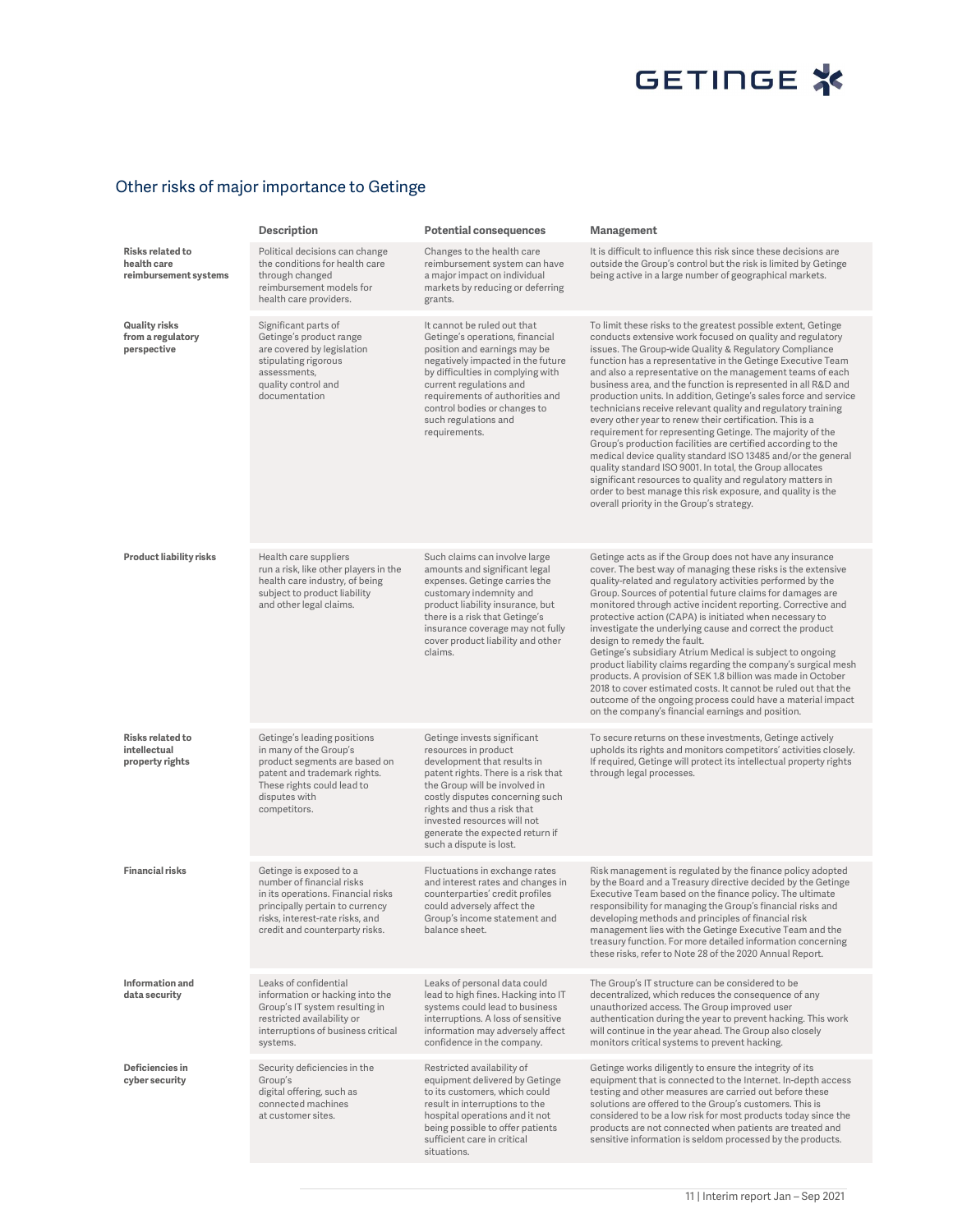

Business interruptions Unforeseen and sudden events, such as natural disasters, pandemics, fires, etc. that result in disruptions to production or the supply chain.

Potential interruptions and higher costs in the supply chain and production could lead to more costly or delayed deliveries or, in a worst case scenario, nondelivery to Getinge's customers. Such a situation risks negative consequences for the Group's earnings.

In the second half of 2021, there is a higher risk of temporary business interruptions linked to further delays to lower global availability of electronic components as a result of the ongoing pandemic. The Group continuously works on claims prevention to ensure a high level of availability and delivery reliability. External experts inspect the Group's production units on a regular basis to identify and take action on potential interruption risks, following a Group-wide standard. Activities to further strengthen the Group's continuity work will be conducted in 2021 and 2022.

#### Seasonal variations

Getinge's sales and earnings are affected by seasonal variations. The highest net sales are usually generated in the fourth quarter, followed by the second, third and first quarters. The shares of sales derived from capital goods and consumables also normally changes during the year, with a higher share of sales of capital goods toward the end of the year.

#### Transactions with related parties

Getinge carried out normal commercial transactions with Arjo (which was distributed to shareholders in December 2017) for the sale and purchase of goods and services. In addition, no other significant transactions with related parties occurred during the period other than transactions with subsidiaries.

#### Forward-looking information

This report contains forward-looking information based on the current expectations of company management. Although management deems that the expectations presented by such forwardlooking information are reasonable, no guarantee can be given that these expectations will prove correct. Accordingly, the actual future outcome could vary considerably compared with what is stated in the forward-looking information, due to such factors as changed conditions regarding finances, market and competition, changes in legal and regulatory requirements and other political measures, and fluctuations in exchange rates.

#### Getinge's financial targets and dividend policy

- Average annual organic growth in net sales: 2-4%
- Average earnings per share growth: >10%
- Getinge's dividend policy is to pay dividends of 30-50% of net profit to shareholders.

#### Nomination Committee ahead of 2022 Annual General Meeting

Ahead of the Annual General Meeting, the Nomination Committee shall, in accordance with the principles adopted at the 2020 Annual General Meeting, be composed of members appointed by the four largest shareholders in terms of voting rights, based on a list of owner-registered shareholders from Euroclear Sweden AB or other reliable ownership information, as of August 31 of each year, and the Chairman of the Board of Directors. In addition, if the Chairman of the Board in consultation with the member appointed by the largest shareholder in terms of voting rights deems it appropriate, it shall include an, in relation to the company and its major shareholders, independent representative of the minority shareholders as a member of the Nomination Committee.

Getinge's Nomination Committee ahead of the 2022 Annual General Meeting has been appointed and comprises the company's Chairman Johan Malmquist, and representatives from the following owners, listed by size.

- Carl Bennet AB: Carl Bennet
- Fourth Swedish National Pension Fund: Per Colleen
- AMF Pension & Fonder Peter Guve
- **SHB Fonder & Liv: Anna Sundberg**
- Representing minority shareholders: Sophie Nachemson-Ekwall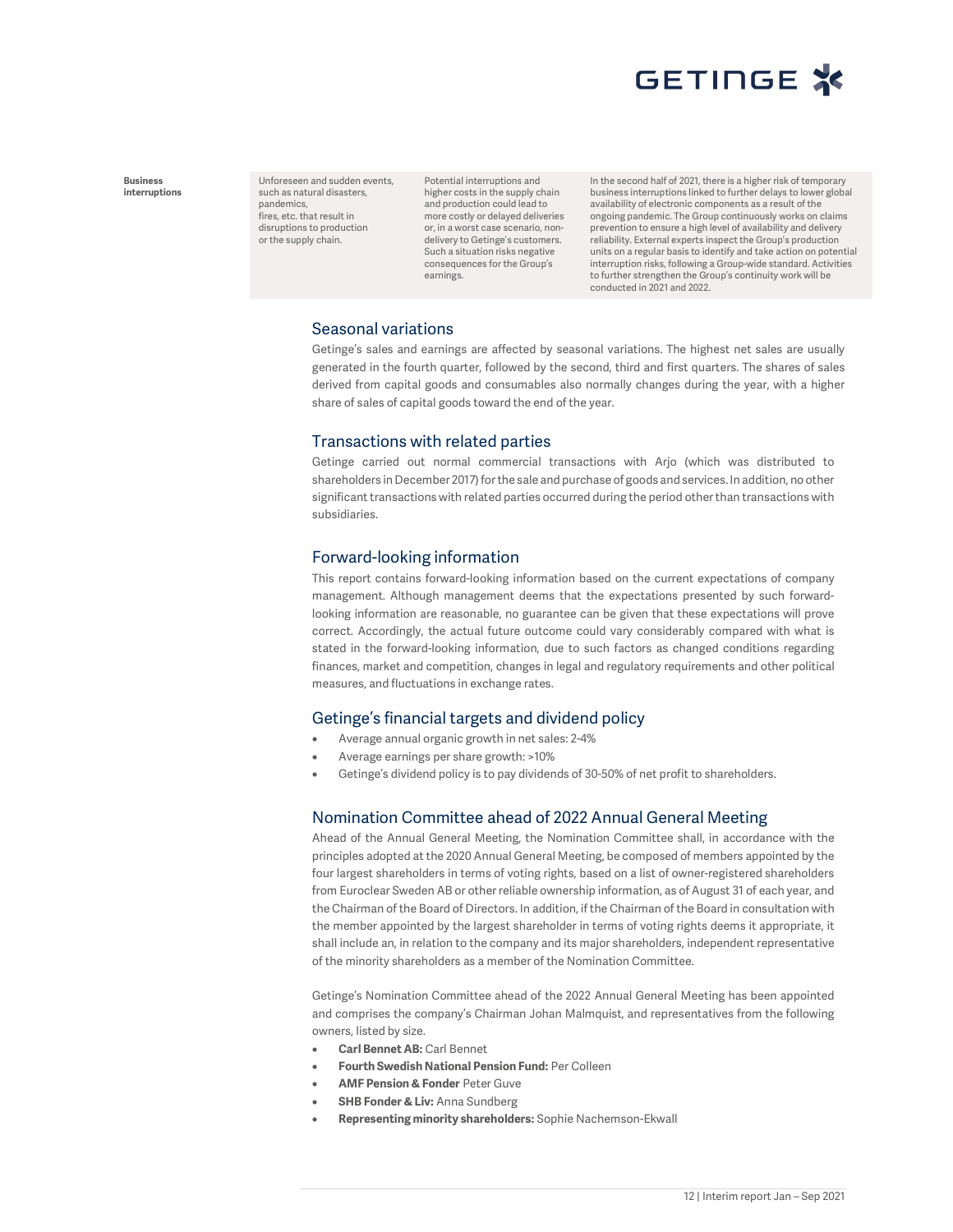

Shareholders who would like to submit proposals to Getinge's 2022 Nomination Committee can contact the Nomination Committee by e-mail at valberedningen@getinge.com or by mail: Getinge AB, Att: Nomination Committee, Box 8861, SE-402 72 Gothenburg, Sweden.

#### 2022 Annual General Meeting

Getinge AB's Annual General Meeting will be held on April 26, 2022 in Kongresshallen at Hotel Tylösand in Halmstad, Sweden. Shareholders wishing to have a matter addressed at the Annual General Meeting can submit their proposal to Getinge's Board Chairman by e-mail: arenden.bolagsstamma@getinge.com, or by mail: Getinge AB, Att: Bolagsstämmoärenden, Box 8861, SE-402 72 Gothenburg, Sweden. To ensure inclusion in the notice and the agenda, proposals must be received by the company not later than March 8, 2022.

#### Assurance

The Board of Directors and CEO assure that the interim report provides a true and fair review of the Parent Company and the Group's operations, position and earnings and describes the material risks and uncertainties faced by the Parent Company and the Group.

Gothenburg, October 20, 2021

Johan Malmquist Chairman, AGM-elected Board member

Carl Bennet Vice Chairman, AGM-elected Board member

Johan Bygge AGM-elected Board member

Dan Frohm AGM-elected Board member

Cecilia Daun Wennborg AGM-elected Board member

Barbro Fridén AGM-elected Board member

Sofia Hasselberg AGM-elected Board member

Mattias Perjos President & CEO, AGM-elected Board member

Rickard Karlsson Board member Representative of the Swedish Metalworkers' Union

Malin Persson AGM-elected Board member

Åke Larsson Board member Representative of the Swedish Association of Graduate Engineers

Kristian Samuelsson AGM-elected Board member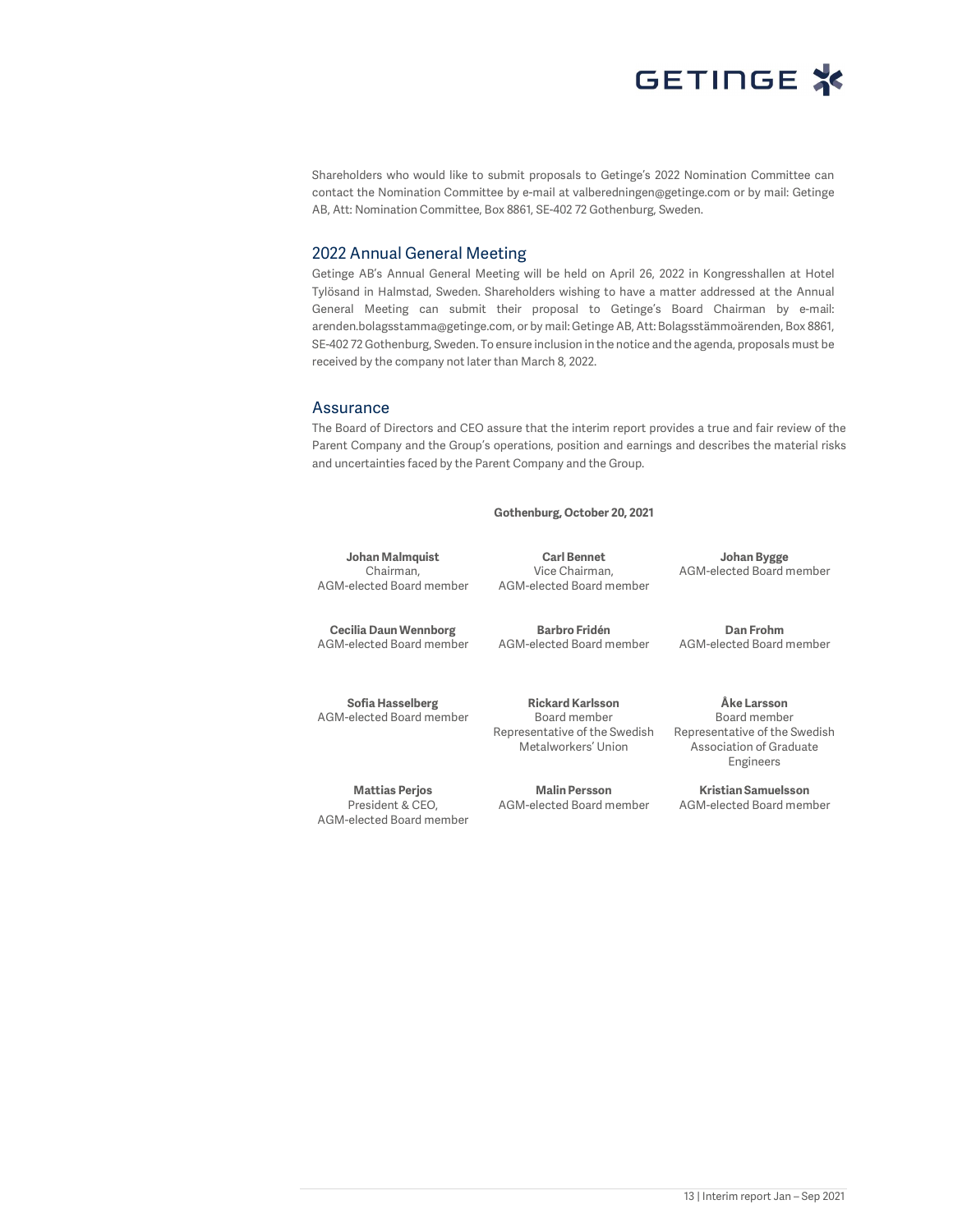

## AUDITOR'S REPORT

INTERIM REPORT PREPARED IN ACCORDANCE WITH IAS 34 AND CHAPTER 9 OF THE SWEDISH ANNUAL ACCOUNTS ACT

#### Introduction

We have reviewed the condensed interim financial information (interim report) of Getinge AB (publ) as of 30 September 2021 and the nine-month period then ended. The board of directors and the CEO are responsible for the preparation and presentation of the interim financial information in accordance with IAS 34 and the Swedish Annual Accounts Act. Our responsibility is to express a conclusion on this interim report based on our review.

#### Scope of Review

We conducted our review in accordance with the International Standard on Review Engagements ISRE 2410, Review of Interim Report Performed by the Independent Auditor of the Entity. A review consists of making inquiries, primarily of persons responsible for financial and accounting matters, and applying analytical and other review procedures. A review is substantially less in scope than an audit conducted in accordance with International Standards on Auditing, ISA, and other generally accepted auditing standards in Sweden. The procedures performed in a review do not enable us to obtain assurance that we would become aware of all significant matters that might be identified in an audit. Accordingly, we do not express an audit opinion.

#### Conclusion

Based on our review, nothing has come to our attention that causes us to believe that the interim report is not prepared, in all material respects, in accordance with IAS 34 and the Swedish Annual Accounts Act, regarding the Group, and with the Swedish Annual Accounts Act, regarding the Parent Company.

Gothenburg, October 20, 2021

Öhrlings PricewaterhouseCoopers AB

Peter Nyllinge<br>
Authorized Public Accountant<br>
Authorized Public Accountant<br>
Authorized Public Accountant Authorized Public Accountant Auditor in Charge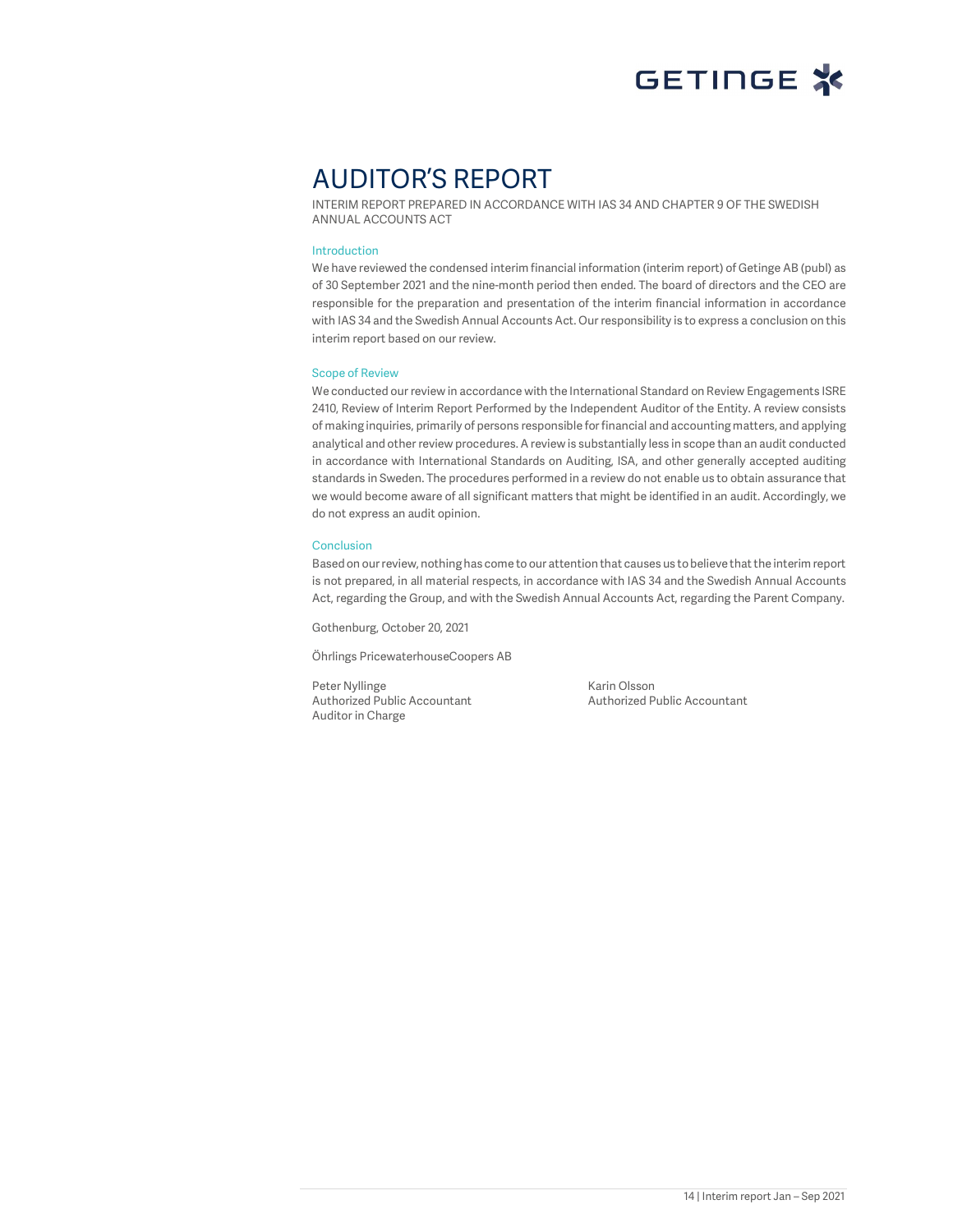## Consolidated financial statements

### Consolidated income statement

|                                                                                   |                | Jul-Sep  | Jul-Sep  | Jan-Sep  | Jan-Sep   | Jan-Dec   |
|-----------------------------------------------------------------------------------|----------------|----------|----------|----------|-----------|-----------|
| <b>SEKM</b>                                                                       | Note           | 2021     | 2020     | 2021     | 2020      | 2020      |
| Net sales                                                                         | 2              | 6.306    | 7,976    | 19,061   | 20,980    | 29,819    |
| Cost of goods sold                                                                |                | $-3,173$ | $-3.846$ | $-9,421$ | $-10,416$ | $-15,097$ |
| <b>Gross profit</b>                                                               | 2, 3           | 3,133    | 4,130    | 9,640    | 10,564    | 14,722    |
| Selling expenses                                                                  |                | $-1,100$ | $-1,203$ | $-3,326$ | $-3,883$  | $-5,285$  |
| Administrative expenses                                                           |                | $-817$   | $-845$   | $-2,503$ | $-2,639$  | $-3,498$  |
| Research and development costs                                                    |                | $-200$   | $-207$   | $-617$   | $-759$    | $-1,033$  |
| Acquisition expenses                                                              |                | $-3$     | $-2$     | $-15$    | $-4$      | $-8$      |
| Restructuring costs                                                               |                | 6        | 0        | $-85$    | $-168$    | $-169$    |
| Other operating income and expenses                                               |                | 76       | 40       | 165      | 64        | 55        |
| <b>Operating profit (EBIT)</b>                                                    | 2, 3           | 1,094    | 1,913    | 3,259    | 3,175     | 4,784     |
| Net financial items                                                               | $\overline{2}$ | $-43$    | $-72$    | $-147$   | $-230$    | $-299$    |
| Profit after financial items                                                      | $\overline{2}$ | 1,052    | 1,841    | 3,112    | 2,944     | 4,485     |
| <b>Taxes</b>                                                                      |                | $-285$   | $-446$   | $-887$   | $-775$    | $-1,213$  |
| Net profit for the period                                                         |                | 767      | 1,395    | 2,225    | 2,169     | 3,273     |
|                                                                                   |                |          |          |          |           |           |
| Attributable to:                                                                  |                |          |          |          |           |           |
| Parent Company shareholders                                                       |                | 757      | 1,380    | 2,198    | 2,145     | 3,239     |
| Non-controlling interests                                                         |                | 10       | 15       | 27       | 24        | 34        |
| Net profit for the period                                                         |                | 767      | 1,395    | 2,225    | 2,169     | 3,273     |
| Earnings per share, SEK <sup>1)</sup>                                             |                | 2.78     | 5.07     | 8.07     | 7.88      | 11.89     |
| Weighted average number of shares for calculation of<br>earnings per share (000s) |                | 272,370  | 272,370  | 272,370  | 272,370   | 272,370   |

1) Before and after dilution

## Consolidated statement of comprehensive income

| <b>SEKM</b>                                                  | Jul-Sep<br>2021 | Jul-Sep<br>2020 | Jan-Sep<br>2021 | Jan-Sep<br>2020 | Jan-Dec<br>2020 |
|--------------------------------------------------------------|-----------------|-----------------|-----------------|-----------------|-----------------|
| Net profit for the period                                    | 767             | 1,395           | 2,225           | 2,169           | 3,273           |
|                                                              |                 |                 |                 |                 |                 |
| Other comprehensive income                                   |                 |                 |                 |                 |                 |
| Items that cannot be restated in profit for the period       |                 |                 |                 |                 |                 |
| Actuarial gains/losses pertaining to defined-benefit pension |                 |                 |                 |                 |                 |
| plans                                                        | $\overline{0}$  | $-158$          | 140             | $-108$          | $-13$           |
| Tax attributable to items that cannot be restated in profit  | $\overline{0}$  | 42              | $-33$           | 24              | $-1$            |
|                                                              |                 |                 |                 |                 |                 |
| Items that can later be restated in profit for the period    |                 |                 |                 |                 |                 |
| Translation differences and hedging of net investments       | 530             | $-584$          | 1.125           | $-615$          | $-2,319$        |
| Cash flow hedges                                             | $-3$            | 46              | $-26$           | $-35$           | $-16$           |
| Tax attributable to items that can be restated in profit     | $-6$            | 4               | $-11$           | 24              | 21              |
| Other comprehensive income for the period, net after tax     | 522             | $-650$          | 1,195           | $-711$          | $-2,327$        |
| Total comprehensive income for the period                    | 1,288           | 744             | 3,421           | 1,458           | 946             |
|                                                              |                 |                 |                 |                 |                 |
| Comprehensive income attributable to:                        |                 |                 |                 |                 |                 |
| Parent Company shareholders                                  | 1,277           | 732             | 3,391           | 1,437           | 936             |
| Non-controlling interests                                    | 11              | 12              | 29              | 22              | 9               |
| Total comprehensive income for the period                    | 1,288           | 744             | 3,421           | 1,458           | 946             |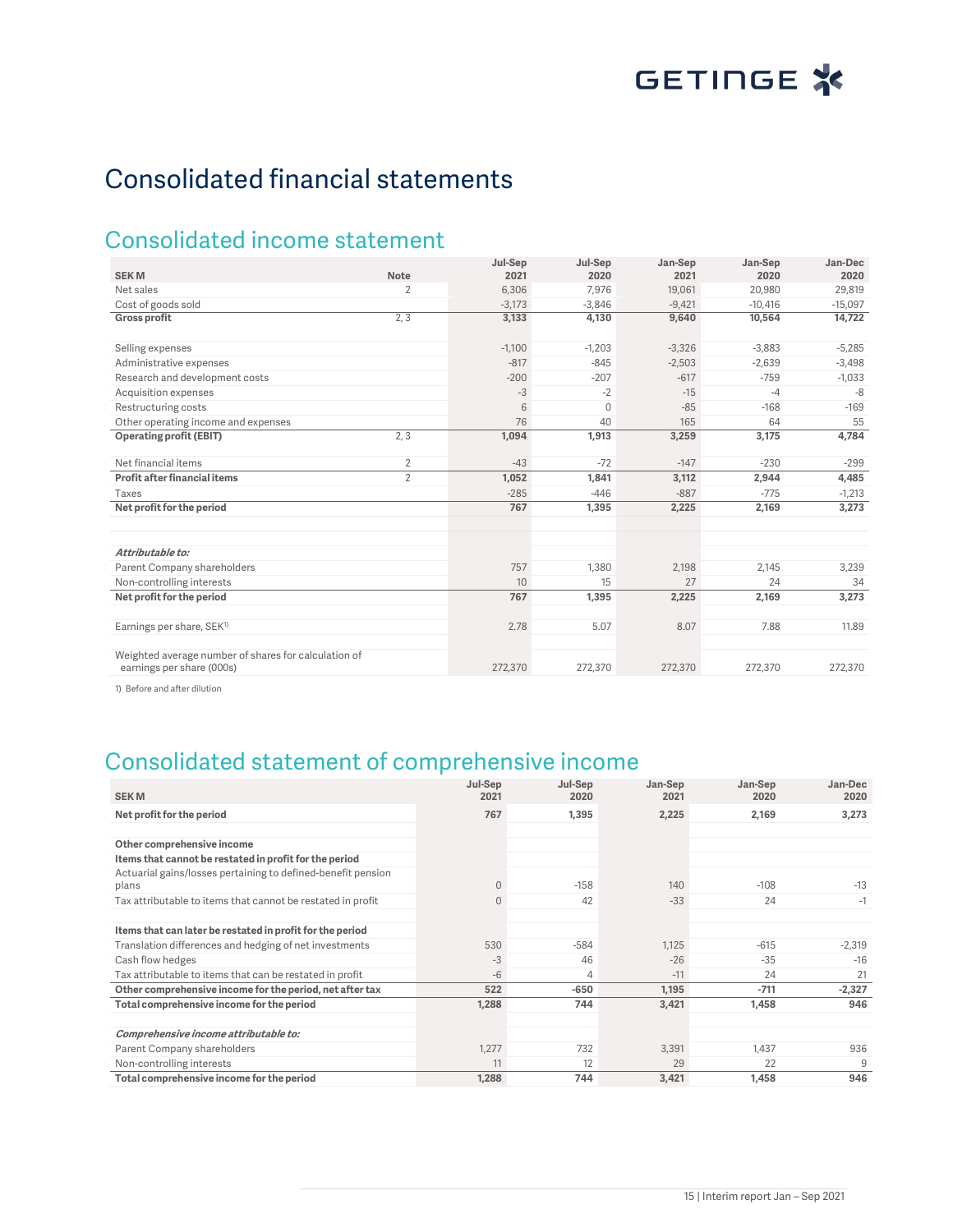## Consolidated balance sheet

|                                                | September 30 | September 30 | December 31 |
|------------------------------------------------|--------------|--------------|-------------|
| <b>SEKM</b><br><b>Note</b>                     | 2021         | 2020         | 2020        |
| <b>Assets</b>                                  |              |              |             |
| Intangible assets                              | 23,007       | 23,835       | 22,085      |
| Tangible assets                                | 2,990        | 3,061        | 2,956       |
| Right-of-use assets                            | 1,063        | 974          | 1,017       |
| Financial assets                               | 1,186        | 1,402        | 1,526       |
| Inventories                                    | 5,028        | 5,737        | 4,513       |
| Accounts receivable                            | 3,844        | 5,346        | 5,338       |
| Other current receivables                      | 1,635        | 2,156        | 1,524       |
| 6<br>Cash and cash equivalents                 | 4,654        | 5,716        | 6,056       |
| <b>Total assets</b>                            | 43,408       | 48,227       | 45,014      |
|                                                |              |              |             |
| <b>Equity and liabilities</b>                  |              |              |             |
| Equity                                         | 24,033       | 22,001       | 21,486      |
| Provisions for pensions, interest-bearing<br>6 | 3,234        | 3,626        | 3,359       |
| Lease liabilities<br>6                         | 1,039        | 947          | 990         |
| 6<br>Other interest-bearing liabilities        | 4,516        | 11,089       | 9,216       |
| Other provisions                               | 3,214        | 3,280        | 3,115       |
| Accounts payable                               | 1,612        | 1,943        | 1,446       |
| Other non-interest-bearing liabilities         | 5,761        | 5,341        | 5,402       |
| Total equity and liabilities                   | 43,408       | 48,227       | 45,014      |

## Changes in equity for the Group

|                                           |                          | Other                    |                          |          |        | Non-        |        |
|-------------------------------------------|--------------------------|--------------------------|--------------------------|----------|--------|-------------|--------|
|                                           |                          | capital                  |                          | Retained |        | controlling | Total  |
| <b>SEKM</b>                               | Share capital            | provided                 | $Reserves$ <sup>1)</sup> | earnings | Total  | interests   | equity |
| Opening balance at January 1, 2020        | 136                      | 6,789                    | 1,965                    | 11,606   | 20.496 | 477         | 20,973 |
| Total comprehensive income for the period |                          | $\sim$                   | $-2.288$                 | 3.225    | 936    | 9           | 946    |
| Dividend                                  | $\overline{\phantom{a}}$ | $\overline{\phantom{a}}$ | $\sim$                   | $-409$   | $-409$ | $-24$       | $-433$ |
| Closing balance at December 31, 2020      | 136                      | 6.789                    | $-323$                   | 14,422   | 21.024 | 462         | 21,486 |
|                                           |                          |                          |                          |          |        |             |        |
| Opening balance at January 1, 2021        | 136                      | 6.789                    | $-323$                   | 14.422   | 21.024 | 462         | 21.486 |
| Total comprehensive income for the period | ۰                        | $\overline{\phantom{a}}$ | 1.085                    | 2.306    | 3.391  | 29          | 3,421  |
| Dividend                                  | $\overline{\phantom{a}}$ | $\overline{\phantom{a}}$ | ۰                        | $-817$   | $-817$ | $-24$       | $-841$ |
| Transactions with non-                    |                          |                          |                          |          |        |             |        |
| controlling interests                     | -                        | $\overline{\phantom{a}}$ | $\overline{\phantom{a}}$ |          |        | $-32$       | $-32$  |
| Closing balance at September 30, 2021     | 136                      | 6.789                    | 762                      | 15.911   | 23.598 | 435         | 24.033 |

1) Reserves pertain to cash flow hedges, hedges of net investments and translation differences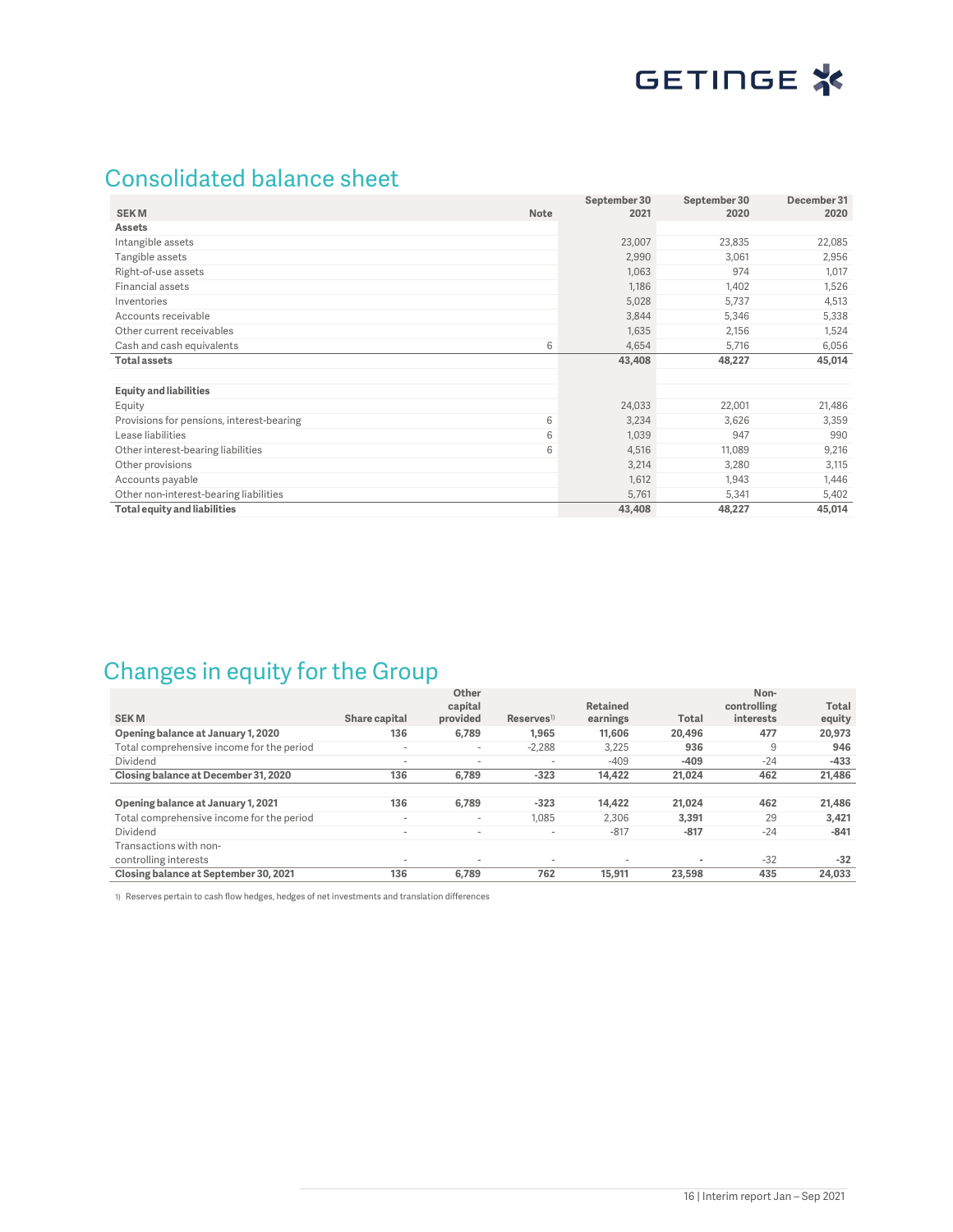# GETINGE<sup>\*</sup>

## Consolidated cash flow statement

| <b>SEKM</b>                                              | <b>Note</b> | Jul-Sep<br>2021 | Jul-Sep<br>2020 | Jan-Sep<br>2021 | Jan-Sep<br>2020 | Jan-Dec<br>2020 |
|----------------------------------------------------------|-------------|-----------------|-----------------|-----------------|-----------------|-----------------|
| <b>Operating activities</b>                              |             |                 |                 |                 |                 |                 |
| Operating profit (EBIT)                                  |             | 1,094           | 1,913           | 3,259           | 3,175           | 4.784           |
| Add-back of depreciation, amortization and write-downs   | 3           | 455             | 540             | 1,349           | 1,830           | 2,467           |
| Other non-cash items                                     |             | $-23$           | 9               | $-93$           | 16              | 60              |
| Add-back of restructuring costs <sup>1)</sup>            |             | $-6$            | $\Omega$        | 85              | 168             | 169             |
| Paid restructuring costs                                 |             | $-63$           | $-67$           | $-163$          | $-199$          | $-262$          |
| Financial items                                          |             | $-40$           | $-72$           | $-152$          | $-233$          | $-313$          |
| Taxes paid                                               |             | $-163$          | $-126$          | $-444$          | $-404$          | $-553$          |
| Cash flow before changes in working capital              |             | 1,255           | 2,197           | 3,840           | 4,354           | 6,352           |
|                                                          |             |                 |                 |                 |                 |                 |
| Changes in working capital                               |             |                 |                 |                 |                 |                 |
| Inventories                                              |             | $-114$          | $-211$          | $-400$          | $-1,175$        | $-544$          |
| Operating receivables                                    |             | 222             | $-198$          | 1,521           | 1,035           | 1,121           |
| Operating liabilities                                    |             | 132             | $-15$           | 29              | 442             | 270             |
| Cash flow from operating activities                      |             | 1,495           | 1,773           | 4,990           | 4,656           | 7,199           |
|                                                          |             |                 |                 |                 |                 |                 |
| <b>Investing activities</b>                              |             |                 |                 |                 |                 |                 |
| Acquisition of operations                                | 8           | $-86$           | J.              | $-120$          | $-829$          | $-999$          |
| Investments in intangible assets and tangible assets     |             | $-245$          | $-215$          | $-664$          | $-761$          | $-1.045$        |
| Divestment of non-current assets                         |             | 130             | 9               | 308             | 29              | 53              |
| Cash flow from investing activities                      |             | $-201$          | $-206$          | $-476$          | $-1,561$        | $-1,991$        |
|                                                          |             |                 |                 |                 |                 |                 |
| <b>Financing activities</b>                              |             |                 |                 |                 |                 |                 |
| Change in interest-bearing liabilities                   |             | $\mathbf{0}$    | $-1.141$        | $-4,812$        | 2.170           | 543             |
| Depreciation of lease liabilities                        |             | $-97$           | $-91$           | $-291$          | $-276$          | $-390$          |
| Change in long-term receivables                          |             | $\mathbf{1}$    | 5               | $\overline{2}$  | -8              | $-17$           |
| Dividend paid                                            |             | $-24$           | $-424$          | $-841$          | $-430$          | $-433$          |
| Cash flow from financing activities                      |             | $-120$          | $-1,650$        | $-5,941$        | 1,456           | $-297$          |
|                                                          |             |                 |                 |                 |                 |                 |
| Cash flow for the period                                 |             | 1,174           | $-83$           | $-1,427$        | 4,551           | 4,911           |
| Cash and cash equivalents at the beginning of the period |             | 3,468           | 5,850           | 6,056           | 1,254           | 1,254           |
| <b>Translation differences</b>                           |             | 12              | $-51$           | 25              | $-89$           | $-110$          |
| Cash and cash equivalents at the end of the period       |             | 4.654           | 5.716           | 4,654           | 5.716           | 6,056           |

1) Excluding write-downs on non-current assets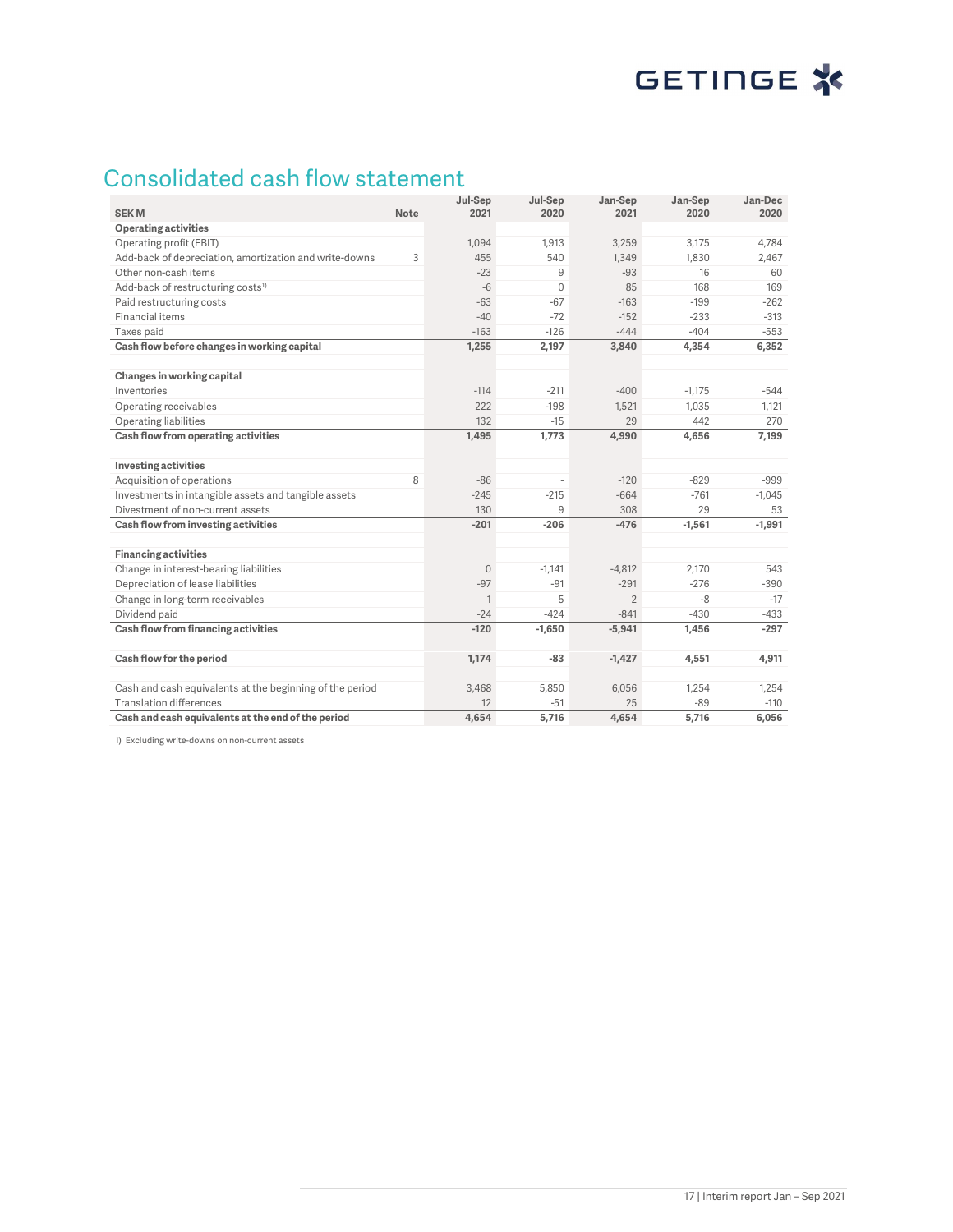### Note 1 Accounting policies

The Group's interim report has been prepared in accordance with IAS 34 Interim Financial Reporting and the Swedish Annual Accounts Act. For the Parent Company, the report has been prepared in accordance with the Swedish Annual Accounts Act and RFR 2. The accounting policies adopted are consistent with those applied for the 2020 Annual Report and should be read in conjunction with that Annual Report.

For practical reasons, the figures in this interim report have not been rounded off, which is why notes and tables may not total correct amounts. Unless otherwise specified, all figures pertain to SEK M and figures in parentheses pertain to the year-earlier period. The interim report provides alternative performance measures for monitoring the Group's operations.

### Note 2 Segment overview

|                                                              | Jul-Sep | Jul-Sep | Jan-Sep | Jan-Sep | Jan-Dec |
|--------------------------------------------------------------|---------|---------|---------|---------|---------|
| Net sales, SEK M                                             | 2021    | 2020    | 2021    | 2020    | 2020    |
| Acute Care Therapies                                         | 3,592   | 5,310   | 11,297  | 13,327  | 18,719  |
| Life Science                                                 | 866     | 746     | 2,515   | 2.048   | 2,854   |
| Surgical Workflows                                           | 1.847   | 1,920   | 5,250   | 5,605   | 8,246   |
| Total                                                        | 6,306   | 7,976   | 19,061  | 20,980  | 29,819  |
|                                                              |         |         |         |         |         |
|                                                              | Jul-Sep | Jul-Sep | Jan-Sep | Jan-Sep | Jan-Dec |
| <b>Gross profit, SEK M</b>                                   | 2021    | 2020    | 2021    | 2020    | 2020    |
| <b>Acute Care Therapies</b>                                  | 2,068   | 3,162   | 6,665   | 7,849   | 10,861  |
| Life Science                                                 | 366     | 297     | 1.028   | 799     | 1,102   |
| Surgical Workflows                                           | 699     | 670     | 1,947   | 1,917   | 2,759   |
| Total                                                        | 3,133   | 4,130   | 9,640   | 10,564  | 14,722  |
|                                                              |         |         |         |         |         |
|                                                              | Jul-Sep | Jul-Sep | Jan-Sep | Jan-Sep | Jan-Dec |
| Operating profit (EBIT), SEK M                               | 2021    | 2020    | 2021    | 2020    | 2020    |
| <b>Acute Care Therapies</b>                                  | 910     | 1,889   | 3,126   | 3,672   | 5,312   |
| Life Science                                                 | 201     | 130     | 487     | 261     | 337     |
| Surgical Workflows                                           | 62      | $-15$   | $-80$   | $-486$  | $-489$  |
| Group functions and other (incl. eliminations) <sup>1)</sup> | $-79$   | $-90$   | $-275$  | $-272$  | $-375$  |
| <b>Operating profit (EBIT)</b>                               | 1,094   | 1,913   | 3,259   | 3,175   | 4,784   |
| Net financial items                                          | $-43$   | $-72$   | $-147$  | $-230$  | $-299$  |
| Profit after financial items                                 | 1,052   | 1,841   | 3,112   | 2,944   | 4,485   |

1) Group functions and other refer mainly to central functions such as finance, communication, HR and other items, such as eliminations

### Note 3 Depreciation, amortization and write-downs

| <b>SEKM</b>                | Jul-Sep<br>2021 | Jul-Sep<br>2020          | Jan-Sep<br>2021 | Jan-Sep<br>2020 | Jan-Dec<br>2020 |
|----------------------------|-----------------|--------------------------|-----------------|-----------------|-----------------|
| Acquired intangible assets | $-68$           | $-113$                   | $-201$          | $-401$          | $-494$          |
| Intangible assets          | $-167$          | $-216$                   | $-495$          | $-759$          | $-1,069$        |
| Right-of-use assets        | $-101$          | $-94$                    | $-300$          | $-287$          | $-405$          |
| Tangible assets            | $-119$          | $-117$                   | $-353$          | $-383$          | $-500$          |
| Total                      | $-455$          | $-540$                   | $-1.349$        | $-1.830$        | $-2,467$        |
| of which write-downs       | -5              | $\overline{\phantom{0}}$ | $-6$            | $-174$          | $-257$          |

| <b>SEKM</b>                    | Jul-Sep<br>2021 | Jul-Sep<br>2020 | Jan-Sep<br>2021 | Jan-Sep<br>2020          | Jan-Dec<br>2020 |
|--------------------------------|-----------------|-----------------|-----------------|--------------------------|-----------------|
| Cost of goods sold             | $-201$          | $-248$          | $-602$          | $-749$                   | $-1,017$        |
| Selling expenses               | $-129$          | $-173$          | $-380$          | $-590$                   | $-754$          |
| Administrative expenses        | $-111$          | $-106$          | $-331$          | $-320$                   | $-433$          |
| Research and development costs | $-14$           | $-12$           | $-36$           | $-171$                   | $-263$          |
| Restructuring costs            |                 |                 |                 | $\overline{\phantom{a}}$ |                 |
| Total                          | $-455$          | $-540$          | $-1.349$        | $-1.830$                 | $-2.467$        |
| of which write-downs           | -5              | $-7$            | $-6$            | $-174$                   | $-257$          |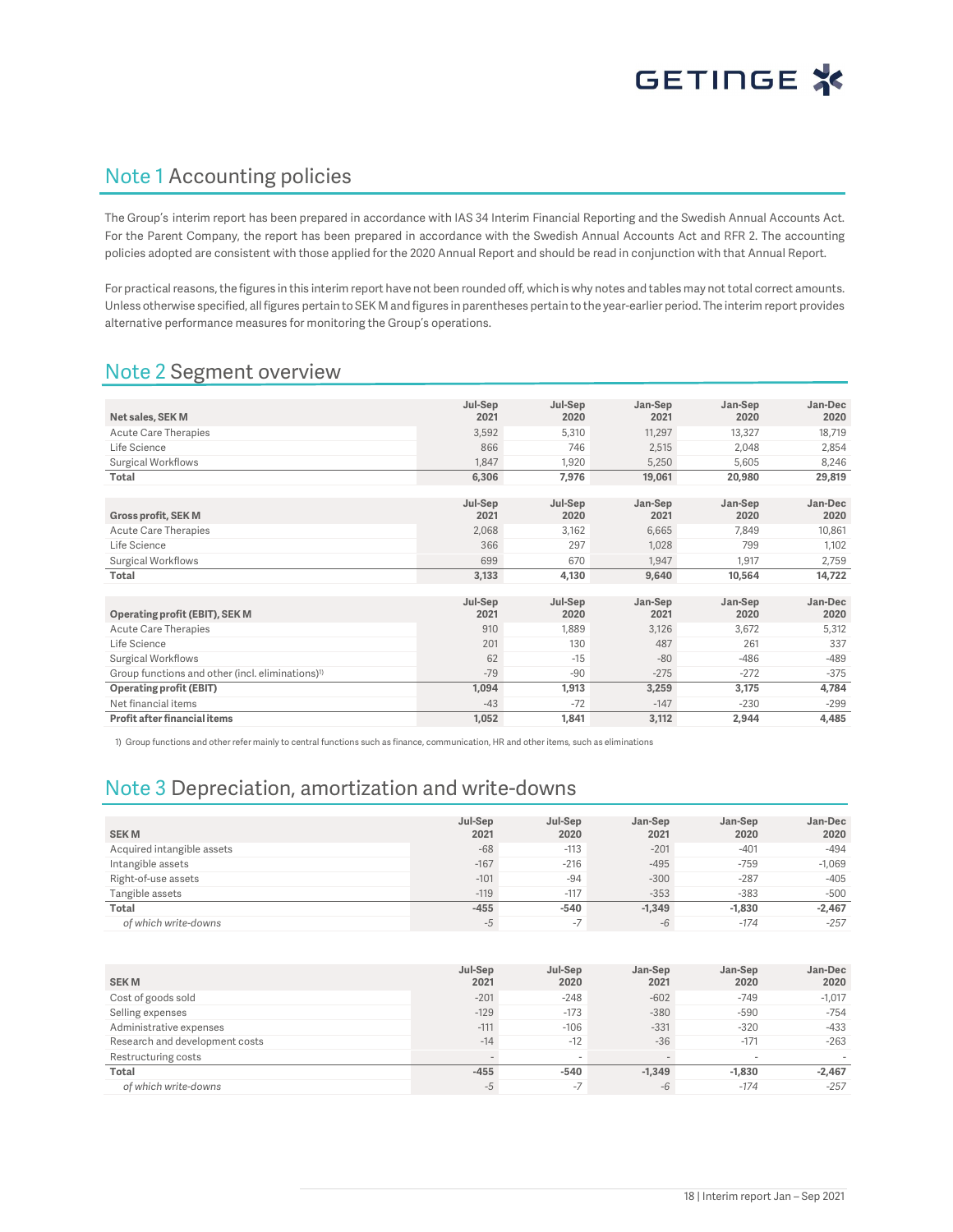### Note 4 Quarterly results

| <b>SEKM</b>                  | Jul-Sep<br>2021 | Apr-Jun<br>2021 | Jan-Mar<br>2021 | Oct-Dec<br>2020 | Jul-Sep<br>2020 | Apr-Jun<br>2020 | Jan-Mar<br>2020 | Oct-Dec<br>2019 |
|------------------------------|-----------------|-----------------|-----------------|-----------------|-----------------|-----------------|-----------------|-----------------|
| Net sales                    | 6,306           | 6,587           | 6,169           | 8.839           | 7,976           | 6,971           | 6,033           | 8,498           |
| Cost of goods sold           | $-3.173$        | $-3,160$        | $-3,089$        | $-4,681$        | $-3.846$        | $-3,513$        | $-3.057$        | $-4,442$        |
| <b>Gross profit</b>          | 3.133           | 3,427           | 3,080           | 4,158           | 4,130           | 3,458           | 2,976           | 4.056           |
| Operating expenses           | $-2.038$        | $-2.222$        | $-2.120$        | $-2.548$        | $-2.217$        | $-2.701$        | $-2.470$        | $-2.579$        |
| Operating profit (EBIT)      | 1.094           | 1,205           | 960             | 1.610           | 1,913           | 757             | 505             | 1,477           |
| Net financial items          | $-43$           | $-48$           | $-56$           | $-69$           | $-72$           | $-80$           | $-78$           | $-112$          |
| Profit after financial items | 1.052           | 1.157           | 903             | 1.541           | 1.841           | 677             | 427             | 1.365           |
| Taxes                        | $-285$          | $-351$          | $-251$          | $-437$          | -446            | $-179$          | $-150$          | $-455$          |
| Net profit for the period    | 767             | 806             | 652             | 1.104           | 1,395           | 497             | 277             | 910             |

### Note 5 Adjustment items

| Adjusted EBITA, SEK M                                                      | Jul-Sep<br>2021     | Jul-Sep<br>2020          | Jan-Sep<br>2021 | Jan-Sep<br>2020          | Jan-Dec<br>2020 |
|----------------------------------------------------------------------------|---------------------|--------------------------|-----------------|--------------------------|-----------------|
| <b>Acute Care Therapies</b>                                                | 963                 | 1.990                    | 3.243           | 4.178                    | 5.831           |
| Life Science                                                               | 207                 | 136                      | 508             | 281                      | 393             |
| <b>Surgical Workflows</b>                                                  | 66                  | $-10$                    | $-3$            | $-283$                   | $-127$          |
| Group functions and other (incl. eliminations)                             | $-76$               | $-88$                    | $-259$          | $-269$                   | $-374$          |
| Total                                                                      | 1,160               | 2,028                    | 3,489           | 3,907                    | 5,724           |
|                                                                            | Jul-Sep             | Jul-Sep                  | Jan-Sep         | Jan-Sep                  | Jan-Dec         |
| <b>Adjustments of EBITA, SEK M</b>                                         | 2021                | 2020                     | 2021            | 2020                     | 2020            |
| Specification of items affecting comparability that impact EBITA           |                     |                          |                 |                          |                 |
| Acquisition and restructuring costs, Acute Care Therapies                  | 5                   | 1                        | $-19$           | $-54$                    | $-62$           |
| Acquisition and restructuring costs, Life Science                          | $\mathbf{1}$        | $\mathbf{0}$             | $-2$            | $\mathbf{0}$             | $\Omega$        |
| Acquisition and restructuring costs, Surgical Workflows                    | $\mathbf{0}$        | $-1$                     | $-64$           | $-115$                   | $-113$          |
| Write-down of R&D, Acute Care Therapies <sup>2)</sup>                      |                     | ä,                       |                 | $-73$                    | $-73$           |
| Write-down of R&D, Life Science <sup>2)</sup>                              |                     | ä,                       |                 |                          | $-29$           |
| Write-down of R&D, Surgical Workflows <sup>2)</sup>                        |                     | ä,                       |                 | $-63$                    | $-108$          |
| Impairment of receivables, Acute Care Therapies <sup>3)</sup>              |                     | i.                       |                 |                          | $-47$           |
| Impairment of receivables, Acute Care Therapies <sup>2)</sup>              |                     | ä,                       |                 | ÷.                       | $-8$            |
| Impairment of receivables, Surgical Workflows <sup>2)</sup>                |                     | ä,                       |                 | $\sim$                   | $-7$            |
| Write-down of inventories, Acute Care Therapies <sup>1)</sup>              |                     | ä,                       |                 | $\sim$                   | $-38$           |
| Write-down of inventories, Life Science <sup>1)</sup>                      |                     | ÷                        |                 | $\sim$                   | $-1$            |
| Write-down of inventories, Surgical Workflows <sup>1)</sup>                |                     | ä,                       |                 | $\sim$                   | $-92$           |
| Restored unutilized provision, Acute Care Therapies <sup>3)</sup>          |                     | $\overline{\phantom{a}}$ | $\overline{a}$  | $\overline{\phantom{a}}$ | 183             |
| Capital gain on divestment of property, Acute Care Therapies <sup>3)</sup> |                     | ä,                       | 72              | ÷.                       |                 |
| Other, Acute Care Therapies <sup>1)</sup>                                  |                     | ÷                        |                 | $-2$                     | $-2$            |
| Other, Surgical Workflows <sup>1)</sup>                                    |                     | ä,                       |                 | $-3$                     | $-3$            |
| Other, Acute Care Therapies <sup>2)</sup>                                  |                     | ä,                       |                 | $-7$                     | $-17$           |
| Other, Surgical Workflows <sup>2)</sup>                                    |                     | i.                       |                 | $-11$                    | $-18$           |
| Other, Surgical Workflows <sup>3)</sup>                                    |                     | ä,                       |                 |                          | $-8$            |
| Group functions and other (incl. eliminations)                             | $-3$                | -2                       | $-15$           | $-4$                     | $-2$            |
| Total                                                                      | 3                   | $-2$                     | $-28$           | $-331$                   | $-446$          |
|                                                                            |                     |                          |                 |                          |                 |
| Items affecting comparability per segment                                  |                     |                          |                 |                          |                 |
| <b>Acute Care Therapies</b>                                                | 5                   | $\mathbf{1}$             | 53              | $-135$                   | $-65$           |
| Life Science                                                               | $\mathbf{1}$        | $\mathbf 0$              | $-2$            | $\mathbf{0}$             | $-30$           |
| <b>Surgical Workflows</b>                                                  | $\mathsf{O}\xspace$ | $-1$                     | $-64$           | $-192$                   | $-349$          |
| Group functions and other (incl. eliminations)                             | $-3$                | $-2$                     | $-15$           | $-4$                     | $-2$            |
| Total                                                                      | 3                   | $-2$                     | $-28$           | $-331$                   | $-446$          |

1) Reported in Cost of goods sold 2) Reported in Operating expenses 3) Reported in Other operating income and operating expenses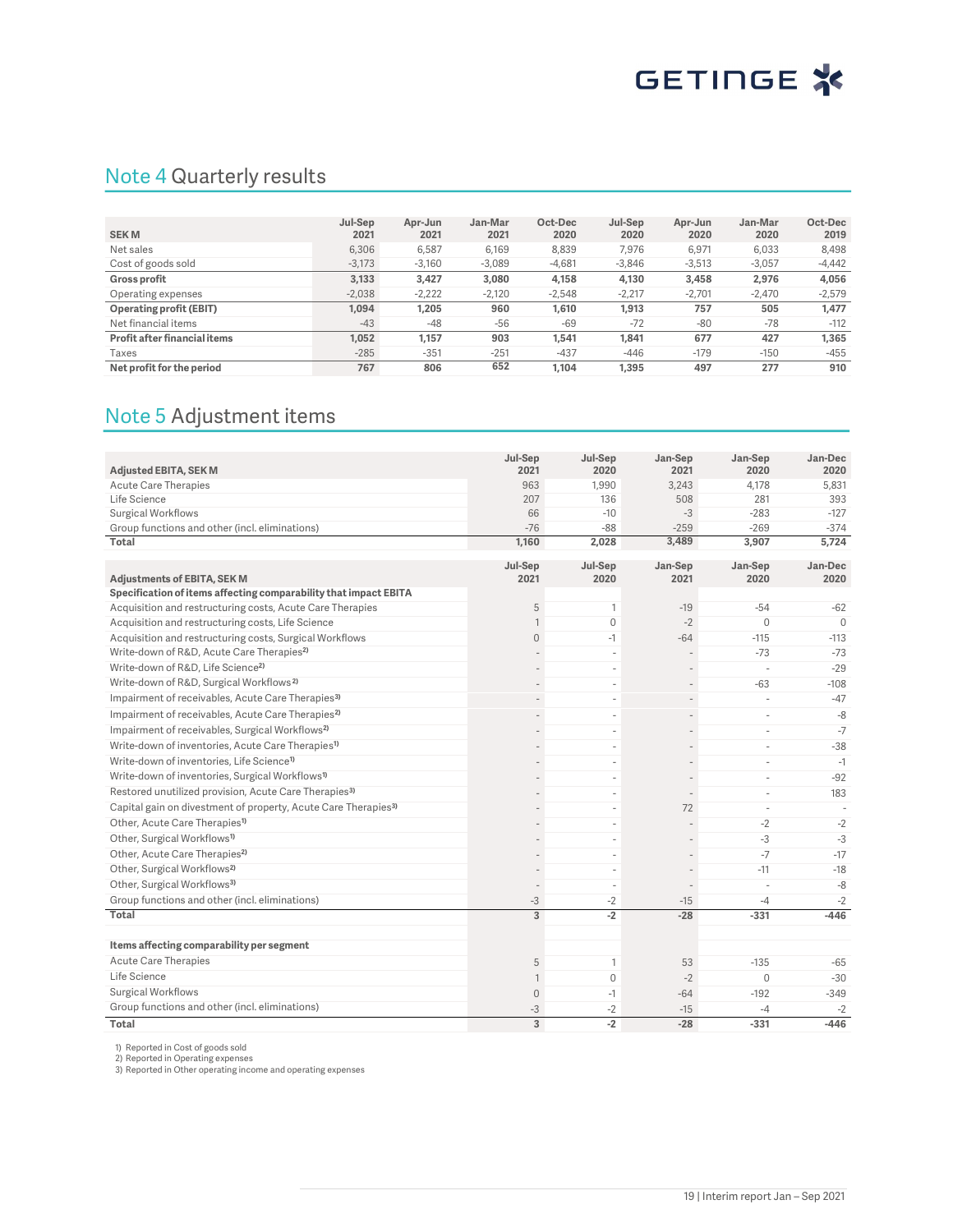

| <b>EBITA, SEK M</b>                                                                     | Jul-Sep<br>2021          | Jul-Sep<br>2020          | Jan-Sep<br>2021 | Jan-Sep<br>2020 | Jan-Dec<br>2020 |
|-----------------------------------------------------------------------------------------|--------------------------|--------------------------|-----------------|-----------------|-----------------|
|                                                                                         |                          |                          |                 |                 |                 |
| <b>Acute Care Therapies</b>                                                             | 968                      | 1,991                    | 3,296           | 4,042           | 5,766           |
| Life Science                                                                            | 208                      | 136                      | 506             | 281             | 363             |
| <b>Surgical Workflows</b>                                                               | 66                       | $-12$                    | $-67$           | $-475$          | $-476$          |
| Group functions and other (incl. eliminations)                                          | $-79$                    | $-90$                    | $-275$          | $-272$          | $-375$          |
| Total                                                                                   | 1,163                    | 2,026                    | 3,460           | 3,576           | 5,278           |
|                                                                                         |                          |                          |                 |                 |                 |
| Adjustments of EBIT (in addition to the above adjustments of EBITA),<br><b>SEKM</b>     | Jul-Sep<br>2021          | Jul-Sep<br>2020          | Jan-Sep<br>2021 | Jan-Sep<br>2020 | Jan-Dec<br>2020 |
| Specification of items affecting comparability that impact<br><b>EBIT but not EBITA</b> |                          |                          |                 |                 |                 |
| Write-down of acquired intangible assets,<br>Acute Care Therapies <sup>1)</sup>         |                          |                          |                 | $-31$           | $-31$           |
| <b>Total, Group</b>                                                                     | $\overline{\phantom{a}}$ | $\blacksquare$           | $\sim$          | $-31$           | $-31$           |
| 1) Reported in Operating expenses                                                       |                          |                          |                 |                 |                 |
| <b>Adjustments of EBIT, SEK M</b>                                                       | Jul-Sep<br>2021          | Jul-Sep<br>2020          | Jan-Sep<br>2021 | Jan-Sep<br>2020 | Jan-Dec<br>2020 |
| Items affecting comparability that impact EBITA (according to above)                    | 3                        | $-2$                     | $-28$           | $-331$          | $-446$          |
| Items affecting comparability that impact EBIT but not EBITA<br>(according to above)    |                          | $\overline{\phantom{m}}$ |                 | $-31$           | $-31$           |
| Total                                                                                   | $\overline{3}$           | $-2$                     | $-28$           | $-362$          | $-477$          |
|                                                                                         |                          |                          |                 |                 |                 |
| Adjustment of tax, SEK M                                                                | Jul-Sep<br>2021          | Jul-Sep<br>2020          | Jan-Sep<br>2021 | Jan-Sep<br>2020 | Jan-Dec<br>2020 |
| Amortization and write-down of acquired intangible assets <sup>1)</sup>                 | 68                       | 113                      | 201             | 370             | 463             |
| Items affecting comparability                                                           | $-3$                     | $\overline{2}$           | 28              | 362             | 477             |
| Adjustment items, total                                                                 | 66                       | 115                      | 230             | 733             | 940             |
| Tax effect on adjustment items <sup>2)</sup>                                            | $-17$                    | $-32$                    | $-64$           | $-194$          | $-248$          |
| Adjustment for tax items affecting comparability                                        |                          | ÷                        |                 |                 |                 |
| Total                                                                                   | $-17$                    | $-32$                    | $-64$           | $-194$          | $-248$          |

1) Excluding write-downs classified as items affecting comparability 2) Tax effect on tax deductible adjustment items

## Note 6 Consolidated net interest-bearing debt

| <b>SEKM</b>                                   | September 30<br>2021 | September 30<br>2020 | December 31<br>2020 |
|-----------------------------------------------|----------------------|----------------------|---------------------|
| Other interest-bearing liabilities, current   | 1.180                | 3.494                | 2.196               |
| Other interest-bearing liabilities, long-term | 3,336                | 7.595                | 7.020               |
| Provisions for pensions, interest-bearing     | 3,234                | 3.626                | 3.359               |
| Lease liabilities                             | 1.039                | 947                  | 990                 |
| Interest-bearing liabilities                  | 8,788                | 15.662               | 13,565              |
| Less cash and cash equivalents                | $-4.654$             | $-5.716$             | $-6,056$            |
| Net interest-bearing debt                     | 4,134                | 9.946                | 7.509               |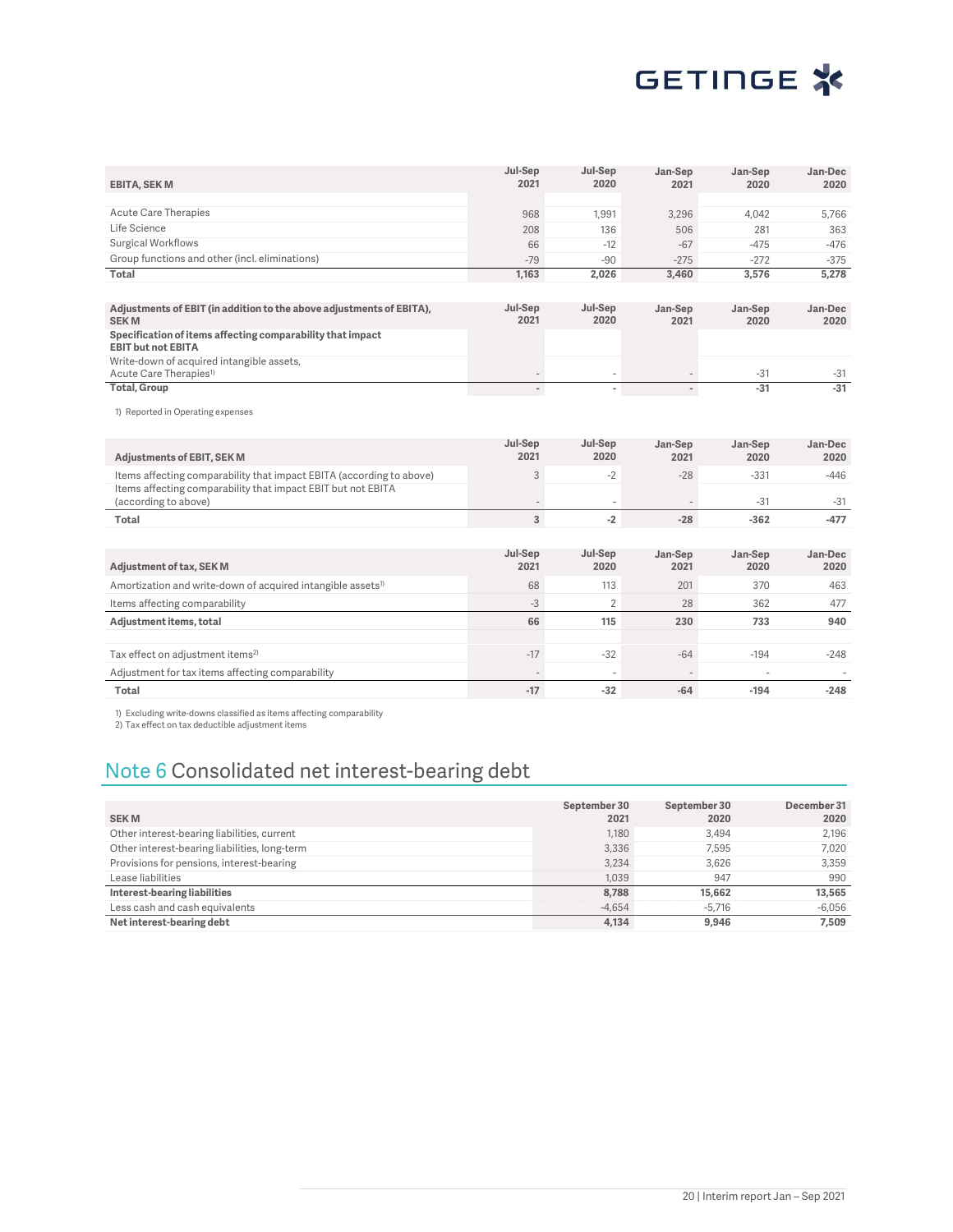### Note 7 Key figures for the Group

| Financial and operative key figures                  | Jul-Sep<br>2021 | Jul-Sep<br>2020 | Jan-Sep<br>2021 | Jan-Sep<br>2020 | Jan-Dec<br>2020 |
|------------------------------------------------------|-----------------|-----------------|-----------------|-----------------|-----------------|
| Key figures based on Getinge's financial targets     |                 |                 |                 |                 |                 |
| Organic growth in net sales, %                       | $-20.1$         | 33.4            | $-2.8$          | 15.9            | 14.3            |
| Earnings per share <sup>1)</sup> , SEK               | 2.78            | 5.07            | 8.07            | 7.88            | 11.89           |
|                                                      |                 |                 |                 |                 |                 |
| Other operative and financial key figures            |                 |                 |                 |                 |                 |
| Organic growth in order intake, %                    | 21.8            | $-5.3$          | $-5.8$          | 19.1            | 15.6            |
| Gross margin, %                                      | 49.7            | 51.8            | 50.6            | 50.4            | 49.4            |
| Selling expenses, % of net sales                     | 17.4            | 15.1            | 17.4            | 18.5            | 17.7            |
| Administrative expenses, % of net sales              | 13.0            | 10.6            | 13.1            | 12.6            | 11.7            |
| Research and development costs, % of net sales       | 4.5             | 3.7             | 4.6             | 5.1             | 4.9             |
| Operating margin, %                                  | 17.4            | 24.0            | 17.1            | 15.1            | 16.0            |
| EBITDA, SEK M                                        | 1,549           | 2,453           | 4.608           | 5,005           | 7.251           |
| Average number of shares, thousands                  | 272,370         | 272,370         | 272,370         | 272,370         | 272,370         |
| Number of shares at the end of the period, thousands | 272,370         | 272,370         | 272,370         | 272,370         | 272,370         |
| Interest-coverage ratio, multiple                    |                 |                 | 41.0            | 25.3            | 30.5            |
| Net debt/equity ratio, multiple                      |                 |                 | 0.17            | 0.45            | 0.35            |
| Net debt/Rolling 12m adjusted EBITDA, multiple       |                 |                 | 0.6             | 1.4             | 1.0             |
| Operating capital, SEK M                             |                 |                 | 29,194          | 33,575          | 32,374          |
| Return on operating capital, %                       |                 |                 | 17.2            | 15.1            | 16.3            |
| Return on equity, %                                  |                 |                 | 14.7            | 14.3            | 15.1            |
| Equity/assets ratio, %                               |                 |                 | 55.4            | 45.6            | 47.7            |
| Equity per share, SEK                                |                 |                 | 88.24           | 80.78           | 78.88           |
| Number of employees                                  |                 |                 | 10.667          | 10,800          | 10.818          |

1) Before and after dilution

#### Alternative performance measures

Alternative performance measures refer to financial measures used by the company's management and investors to evaluate the Group's earnings and financial position and that cannot be directly read or derived from the financial statements. These financial measures are intended to facilitate analysis of the Group's performance. Accordingly, the alternative performance measures should be considered a supplement to the financial statements prepared in accordance with IFRS. The financial measures recognized in this report may differ from similar measures used by other companies.

|                                                                     | Jul-Sep                  | Jul-Sep                  | Jan-Sep | Jan-Sep | Jan-Dec |
|---------------------------------------------------------------------|--------------------------|--------------------------|---------|---------|---------|
| Adjusted gross profit, SEK M                                        | 2021                     | 2020                     | 2021    | 2020    | 2020    |
| <b>Gross profit</b>                                                 | 3,133                    | 4,130                    | 9,640   | 10,564  | 14,722  |
| Add-back of:                                                        |                          |                          |         |         |         |
| Depreciation, amortization and write-downs of intangible assets     |                          |                          |         |         |         |
| and tangible assets                                                 | 201                      | 248                      | 602     | 749     | 1,017   |
| Other items affecting comparability                                 | $\overline{\phantom{a}}$ |                          |         | 5       | 135     |
| Adjustment for write-downs included in other                        |                          |                          |         |         |         |
| items affecting comparability                                       |                          |                          |         |         |         |
| Adjusted gross profit                                               | 3,334                    | 4,378                    | 10,242  | 11,318  | 15,874  |
|                                                                     |                          |                          |         |         |         |
|                                                                     | Jul-Sep                  | Jul-Sep                  | Jan-Sep | Jan-Sep | Jan-Dec |
| <b>Adjusted EBITDA, SEK M</b>                                       | 2021                     | 2020                     | 2021    | 2020    | 2020    |
| <b>Operating profit (EBIT)</b>                                      | 1,094                    | 1,913                    | 3,259   | 3,175   | 4,784   |
| Add-back of:                                                        |                          |                          |         |         |         |
| Depreciation, amortization and write-downs of intangible assets and |                          |                          |         |         |         |
| tangible assets                                                     | 387                      | 427                      | 1,147   | 1,429   | 1,973   |
| Amortization and write-down of acquired intangible assets           | 68                       | 113                      | 201     | 401     | 494     |
| Other items affecting comparability                                 |                          | $\overline{\phantom{a}}$ | $-72$   | 23      | 59      |
| Acquisition and restructuring costs                                 | $-3$                     | 2                        | 100     | 172     | 177     |
| Adjustment for write-downs included in other items affecting        |                          |                          |         |         |         |
| comparability and restructuring costs                               |                          |                          |         |         |         |
| <b>Adjusted EBITDA</b>                                              | 1,547                    | 2,455                    | 4,636   | 5,200   | 7,487   |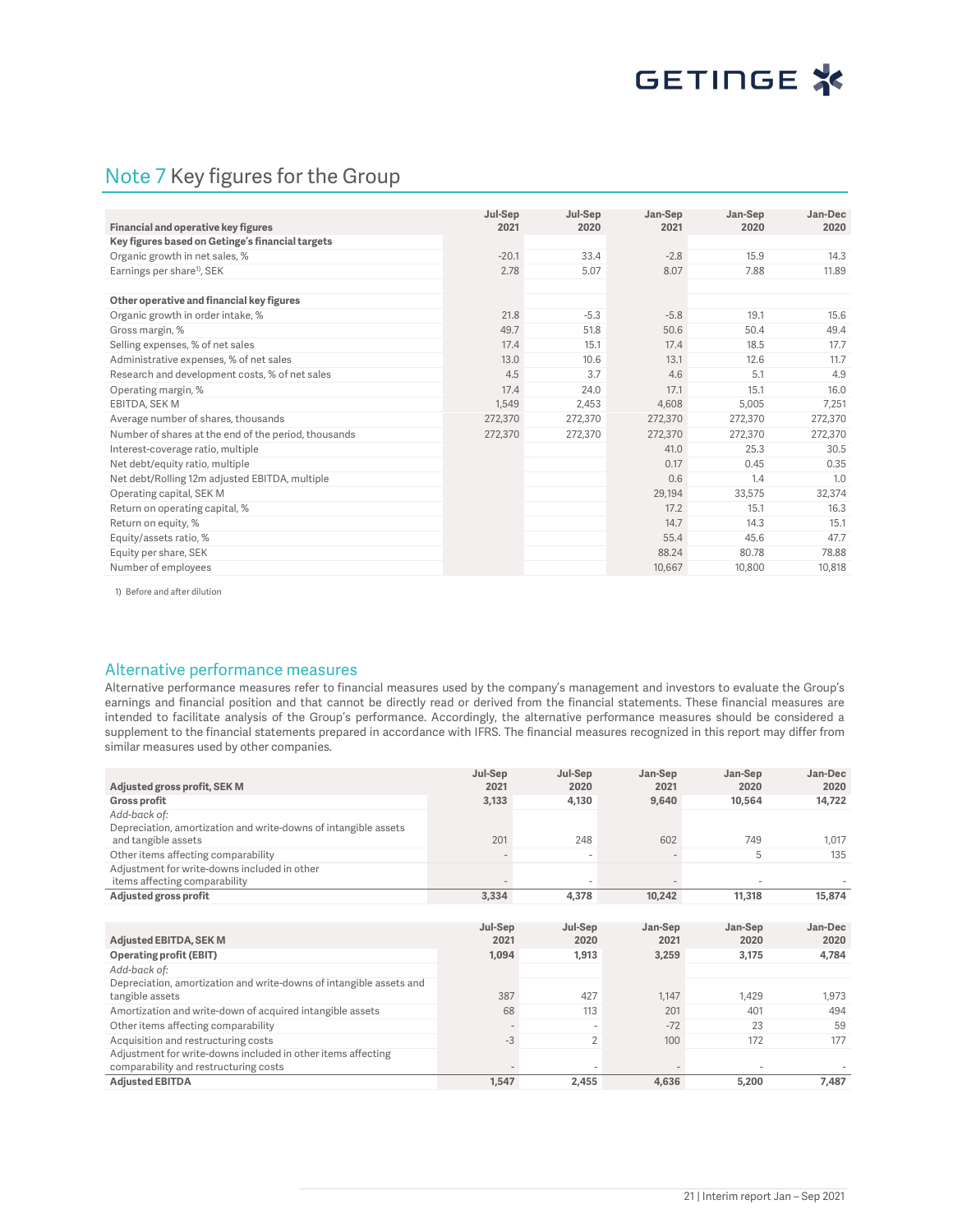|                                                                                                                                     | Jul-Sep | Jul-Sep        | Jan-Sep | Jan-Sep | Jan-Dec |
|-------------------------------------------------------------------------------------------------------------------------------------|---------|----------------|---------|---------|---------|
| <b>Adjusted EBITA, SEK M</b>                                                                                                        | 2021    | 2020           | 2021    | 2020    | 2020    |
| <b>Operating profit (EBIT)</b>                                                                                                      | 1,094   | 1,913          | 3,259   | 3,175   | 4,784   |
| Add-back of:                                                                                                                        |         |                |         |         |         |
| Amortization and write-down of acquired intangible assets                                                                           | 68      | 113            | 201     | 401     | 494     |
| Other items affecting comparability                                                                                                 |         |                | $-72$   | 159     | 269     |
| Acquisition and restructuring costs                                                                                                 | $-3$    | $\overline{2}$ | 100     | 172     | 177     |
| Adjustment for write-downs of acquired intangible assets included in<br>other items affecting comparability and restructuring costs |         |                |         |         |         |
| <b>Adjusted EBITA</b>                                                                                                               | 1.160   | 2,028          | 3,489   | 3,907   | 5,724   |
|                                                                                                                                     |         |                |         |         |         |
|                                                                                                                                     | Jul-Sep | Jul-Sep        | Jan-Sep | Jan-Sep | Jan-Dec |
| <b>Adjusted EBIT, SEK M</b>                                                                                                         | 2021    | 2020           | 2021    | 2020    | 2020    |
| <b>Operating profit (EBIT)</b>                                                                                                      | 1,094   | 1,913          | 3,259   | 3,175   | 4,784   |
| Add-back of:                                                                                                                        |         |                |         |         |         |
| Other items affecting comparability                                                                                                 |         |                | $-72$   | 190     | 300     |
| Acquisition and restructuring costs                                                                                                 | $-3$    | $\overline{2}$ | 100     | 172     | 177     |
| <b>Adjusted EBIT</b>                                                                                                                | 1,092   | 1,915          | 3,287   | 3,537   | 5,261   |
|                                                                                                                                     |         |                |         |         |         |
|                                                                                                                                     | Jul-Sep | Jul-Sep        | Jan-Sep | Jan-Sep | Jan-Dec |
| Adjusted net profit for the period, SEK M                                                                                           | 2021    | 2020           | 2021    | 2020    | 2020    |
| Net profit for the period                                                                                                           | 767     | 1,395          | 2,225   | 2,169   | 3,273   |
| Add-back of:                                                                                                                        |         |                |         |         |         |
| Amortization and write-down of acquired intangible assets                                                                           | 68      | 113            | 201     | 401     | 494     |
| Other items affecting comparability                                                                                                 |         |                | $-72$   | 190     | 300     |
| Acquisition and restructuring costs                                                                                                 | $-3$    | $\overline{2}$ | 100     | 172     | 177     |
| Adjustment for write-downs of acquired intangible assets included in<br>other items affecting comparability and restructuring costs |         |                |         | $-31$   | $-31$   |
| Tax items affecting comparability                                                                                                   |         |                |         |         |         |
| Tax on add-back items                                                                                                               | $-17$   | $-32$          | $-64$   | $-194$  | $-248$  |
| Adjusted net profit for the period                                                                                                  | 815     | 1,478          | 2,392   | 2,707   | 3,965   |

### Note 8 Acquisitions

#### Acquisitions in 2021

In September 2021, Getinge acquired development activities regarding biological indicators from Verrix, an American start-up company. The products are in a development phase and are not yet commercially available, but are intended to strengthen the Group's offering in sterile goods handling in the long term. The purchase price amounted to SEK 202 million, of which SEK 127 million pertains to goodwill, which mainly relates to strategic benefits in the form of growth opportunities and a broadened product range. The costs for the acquisition amounted to SEK 3 million and have been charged to earnings. At the time of publication of this report, the acquisition analysis was still preliminary.

In the first quarter of 2021, Getinge acquired shares in the subsidiary Pulsion Medical Systems SE for SEK 32 M from non-controlling interests. In addition, SEK 2 M was paid due to adjustments of working capital related to the acquisition of Quadralene Holdings Ltd, which was acquired in 2020.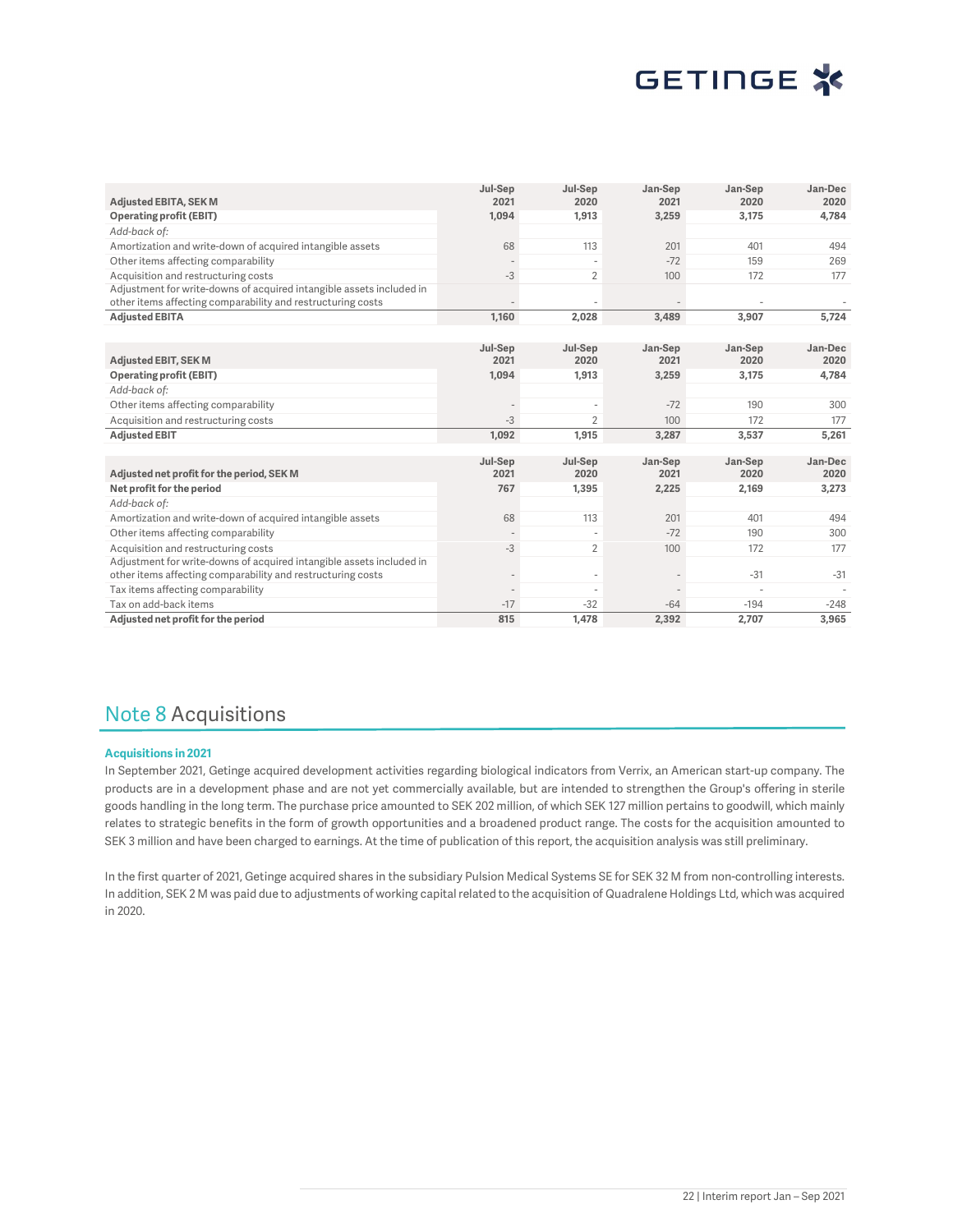## Parent Company financial statements

## Parent Company's income statement

|                                                            | Jul-Sep  | Jul-Sep | Jan-Sep | Jan-Sep | Jan-Dec |
|------------------------------------------------------------|----------|---------|---------|---------|---------|
| <b>SEKM</b>                                                | 2021     | 2020    | 2021    | 2020    | 2020    |
| Administrative expenses                                    | $-4$     | $-35$   | $-10$   | $-82$   | $-58$   |
| Other operating income and expenses                        |          |         |         | 38      | 38      |
| Operating profit                                           | $-4$     | $-35$   | $-10$   | $-44$   | $-20$   |
| Result from participations in Group companies              | 1,823    | 19      | 1,823   | 53      | 308     |
| Interest income and other similar income <sup>1)</sup>     |          |         |         |         |         |
| Interest expenses and other similar expenses <sup>1)</sup> | $-78$    | $-41$   | $-203$  | $-351$  | $-394$  |
| Profit after financial items                               | 1,742    | $-57$   | 1,611   | $-342$  | $-105$  |
| Appropriations                                             |          |         |         |         | 243     |
| Taxes                                                      | $\Omega$ |         | -5      | 56      | $-22$   |
| Net profit/loss for the period <sup>2)</sup>               | 1.742    | $-52$   | 1,606   | $-286$  | 116     |

1) Interest income and other similar income and interest expenses and other similar expenses include exchange-rate gains and losses attributable to the translation of financial<br>receivables and liabilities measured in forei

2) Comprehensive income for the period corresponds to net profit for the period

### Parent Company's balance sheet

| <b>SEKM</b>                            | September 30<br>2021 | September 30<br>2020     | December 31<br>2020 |
|----------------------------------------|----------------------|--------------------------|---------------------|
| <b>Assets</b>                          |                      |                          |                     |
| Intangible assets                      | 16                   | 26                       | 24                  |
| Tangible assets                        | 5                    | 6                        | 6                   |
| Participations in Group companies      | 28,855               | 28,493                   | 28,090              |
| Deferred tax assets                    | 109                  | 175                      | 106                 |
| Receivables from Group companies       | 167                  | 78                       | 295                 |
| Current receivables                    | 81                   | 66                       | 28                  |
| Cash and cash equivalents              | 1,000                | 894                      | 950                 |
| <b>Total assets</b>                    | 30,233               | 29,738                   | 29,499              |
|                                        |                      |                          |                     |
|                                        |                      |                          |                     |
| <b>Equity and liabilities</b>          |                      |                          |                     |
| Equity                                 | 21,808               | 20,617                   | 21,019              |
| Long-term liabilities                  | 570                  | $\overline{\phantom{a}}$ |                     |
| Other provisions                       | 31                   | 55                       | 32                  |
| Current liabilities to Group companies | 7,592                | 6,398                    | 6,932               |
| <b>Current liabilities</b>             | 232                  | 2,668                    | 1,516               |
| <b>Total equity and liabilities</b>    | 30,233               | 29,738                   | 29,499              |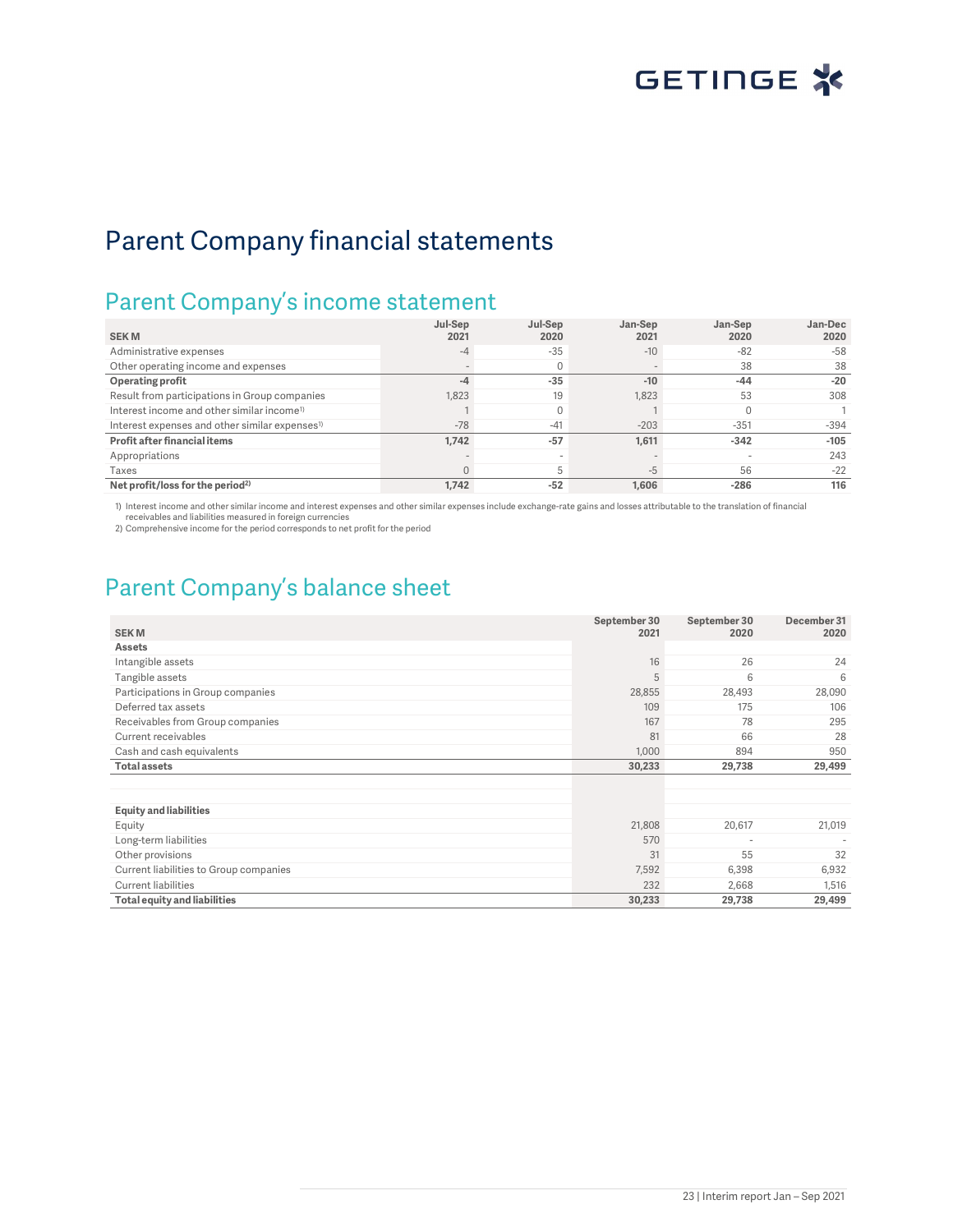

## **Definitions**

#### Financial terms

Operating capital: Average total assets with add-back of cash and cash equivalents, other provisions, accounts payable and other non-interest-bearing liabilities.

Return on operating capital: Rolling 12 months' adjusted EBIT in relation to operating capital.

Return on equity: Rolling 12 months' profit after tax in relation to average equity.

Gross margin: Gross profit in relation to net sales.

Adjusted gross profit: Gross profit with add-back of depreciation, amortization and write-downs and other items affecting comparability.

EBIT: Operating profit.

Adjusted EBIT: Operating profit (EBIT) with add-back of acquisition and restructuring costs and other items affecting comparability.

EBITA: Operating profit (EBIT) before addback of amortization and write-down of acquired intangible assets.

Adjusted EBITA: EBITA with add-back of acquisition and restructuring costs and other items affecting comparability.

EBITA margin: EBITA in relation to net sales.

EBITDA: Operating profit (EBIT) with addback of amortization, depreciation and write-downs.

Adjusted EBITDA: EBITDA with add-back of acquisition and restructuring costs and other items affecting comparability.

EBITDA margin: EBITDA in relation to net sales.

Equity per share: Equity in relation to the number of shares at the end of the period.

Cash flow after net investments:Cash flow from operating activities and investing activities, excluding acquisitions and divestment of operations.

Consumables: Products that are continuously consumed as well as service, spare parts and similar items.

Adjusted earnings per share: Adjusted net profit for the period attributable to Parent Company shareholders in relation to average number of shares.

Items affecting comparability: Comprises acquisition and restructuring costs and other items affecting comparability. Other items affecting comparability are significant revenue/expenses that impact comparability between accounting periods. These items include, but are not limited to, write-downs, disputes and major gains and losses attributable to divestments of assets or businesses.

Capital goods: Durable products that are not consumed when used.

Net debt/equity ratio: Net interestbearing debt in relation to equity.

Organic change: A financial change adjusted for currency, acquisitions and divestments of businesses.

Adjusted net profit for the period: Net profit for the period with add-back of amortization and write-down of acquired intangible assets, acquisition and restructuring costs, other items affecting comparability and tax effect of add-back of income-statement items.

Adjusted profit before tax: Profit before tax for the period with add-back of amortization and write-down of acquired intangible assets, acquisition and restructuring costs and other items affecting comparability.

Earnings per share: Net profit attributable to Parent Company shareholders in relation to average number of shares.

Interest-coverage ratio: Rolling 12 months' adjusted EBITDA in relation to rolling 12 months' net interest.

Operating margin: Operating profit (EBIT) in relation to net sales.

Equity/assets ratio: Equity in relation to total assets.

Currency transaction effect: Exchange of current year's volumes of foreign currency at this year's exchange rates, compared with the exchange rates in the preceding year.

#### Medical terms

Sterilizer: A device to eliminate microorganisms on surgical instruments, usually by high temperature with steam.

DPTE BetaBag®: Bag that ensures contamination-free transfer of components.

ECMO: Extracorporeal membrane oxygenation, meaning oxygenation outside the body through a membrane. Put simply, a modified cardiac and respiratory machine that exchanges oxygen and carbon dioxide, like an artificial lung.

**Endoscope:** Equipment for visual examination of the body's cavities, such as the stomach.

Endovascular: Vascular treatment using catheter technologies.

EU MDR: A new regulatory framework for medical devices which ensures a high level of safety and health whilst supporting innovation.

Hemodynamic monitoring: Monitoring the balance between blood pressure and blood flow.

Cardiopulmonary: Pertaining or belonging to both heart and lung.

Cardiovascular: Pertaining or belonging to both heart and blood vessels.

Artificial grafts: Artificial vascular implants.

Low temperature sterilization: A device used to sterilize surgical instruments which cannot be sterilized with high temperature steam. It is mainly used for instruments used in the minimal invasive and robotic surgery.

NAVA: Neurally Adjusted Ventilatory Assist (NAVA) identifies the electric activity that activates the diaphragm and using these signals adapts the ventilation to the patient's respiratory rhythm.

Stent: A tube for endovascular widening of blood vessels.

Vascular intervention: A medical procedure conducted through vascular puncturing instead of using an open surgery method.

Ventilator: Medical device to help patients breath.

#### Geographic areas

Americas: North, South and Central America.

APAC: Asia and Pacific. EMEA: Europe, Middle East and Africa.